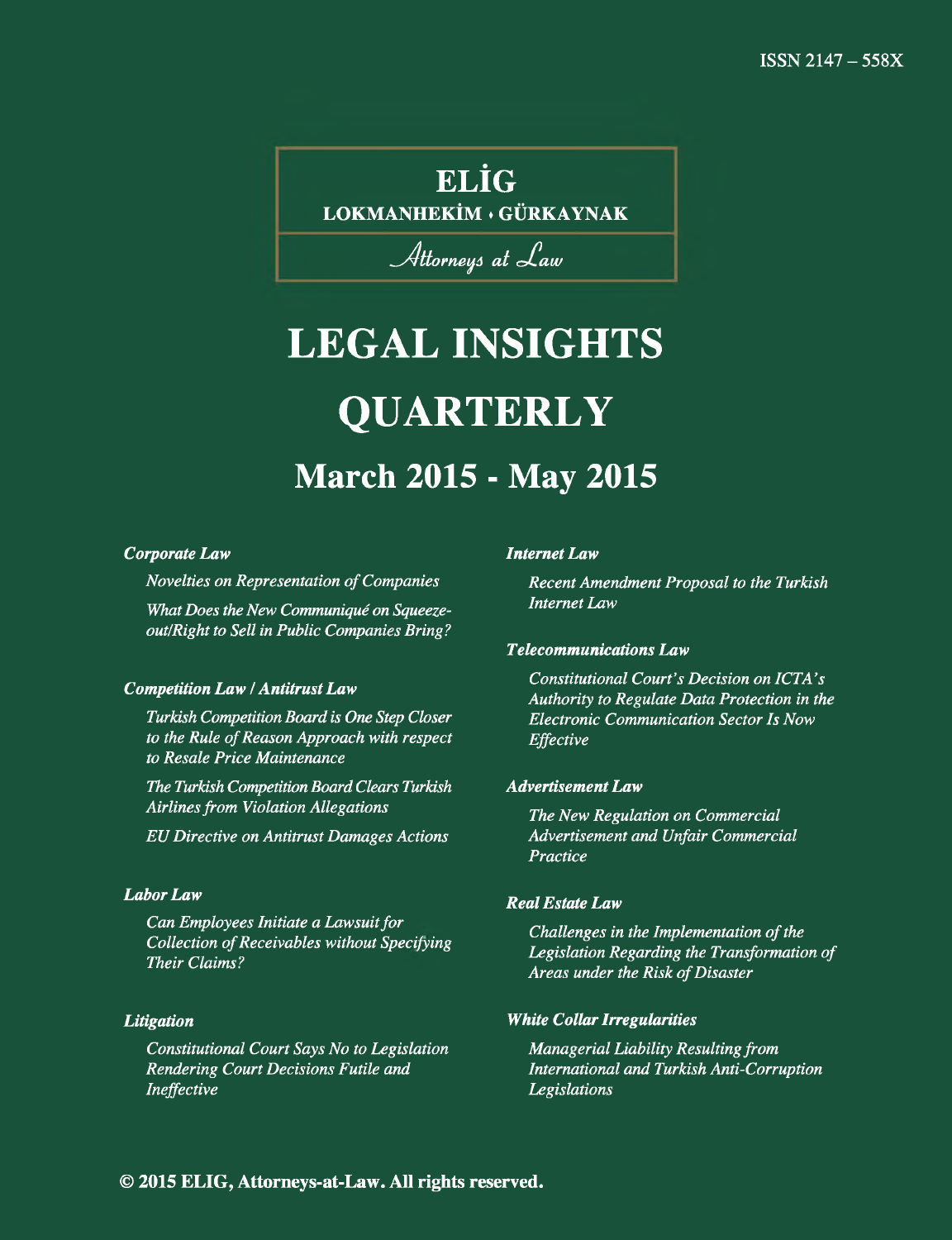# **LEGAL INSIGHTS QUARTERLY March 2015 - May 2015**

This collection of essays provided by ELIG, Attorneys-at-Law is intended only for informational purposes. It should not be construed as legal advice. We would be pleased to provide additional information or advice if desired.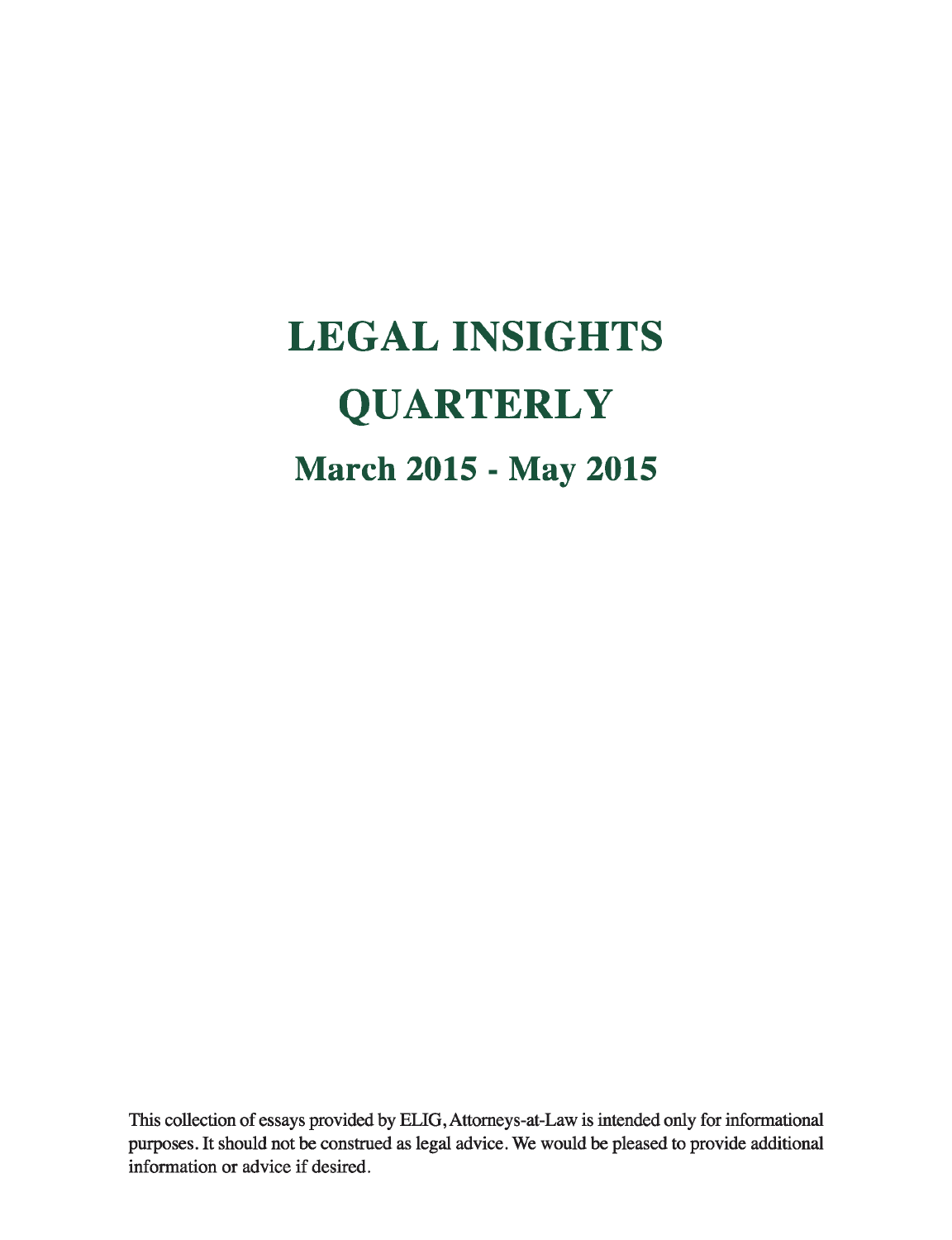

Mart / March, İstanbul

**Yayın Türü / Type of Publication** Yerel Süreli / Local Periodical

**ELİG Ortak Avukat Bürosu adına Yayın Sahibi, Sorumlu Müdür / Owner and Liable Manager on behalf of ELIG, Attorneys-at-Law**

Av. Gönenç Gürkaynak Çitlenbik Sokak No: 12, Yıldız Mahallesi Beşiktaş 34349, ISTANBUL, TURKEY

**Basımcı / Publisher** Detay Mat. San. Tic. Ltd. Şti.

ISSN 2147 - 558X

## **Preface to the March 2015 Issue**

Unsurprisingly, the first quarter of 2015 witnessed the enactment of a plethora of new legislation, along with multiple significant court decisions. This issue, corporate law section examines the representation novelties introduced for companies, regarding the methods to be used by the board of directors while assigning their duties.

Competition law section examines several Turkish Competition Board ("Board") decisions. The first issue examined through these decisions is the resale price maintenance analysis and whether the Board has shifted its strict per se approach. Secondly, the Board's THY decision on allegations of predatory pricing and obstructing competitors' market activities are discussed. Finally, the competition section delves into the EU directive on antitrust damages actions, intending to unify EU antitrust rules through common standards.

The litigation section examines a Constitutional Court decision that can have significant ramifications regarding the rule of law: execution of court orders. The internet law section too analyses a decision of the Constitutional Court which prevented an amendment to the law with severe potential consequences on freedom of expression.

Finally, the white-collar irregularities section delves into a matter dear to the hearts of managers of companies active in Turkey: the managerial liability issues under Turkish anti-corruption law.

This issue of the Legal Insights Quarterly addresses these and several other topical legal and practical developments, all of which we hope will provide useful guidance to our readers.

*March 2015*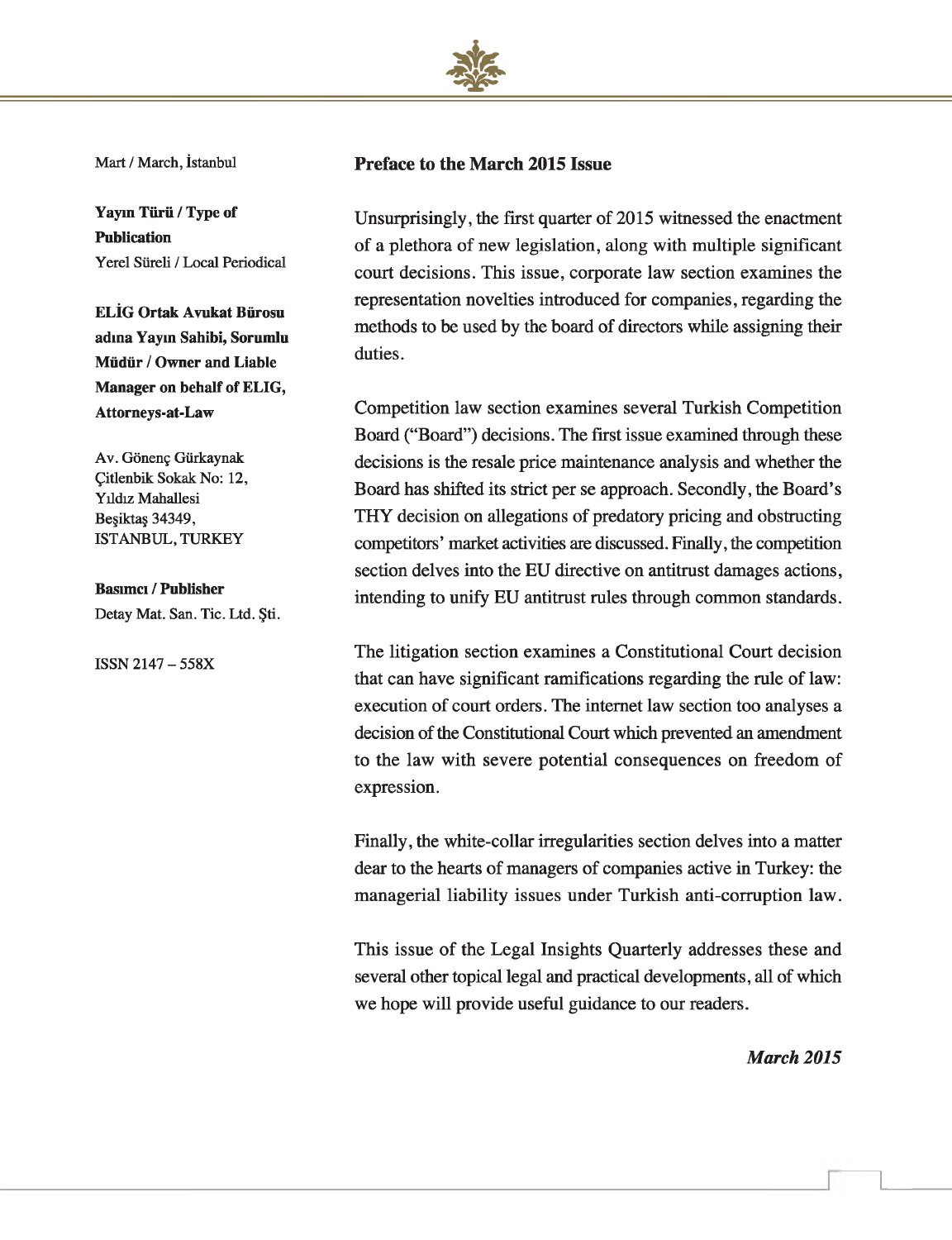

# **Corporate Law** *Novelties on Representation of Companies*

The Law on The Amendment of the Labor Law and Specific Laws and Decree Laws and Restructuring of Specific Receivables numbered 6552, issued in the Official Gazette dated September 11<sup>th</sup>, 2014 and numbered 29116, introduced certain amendments to the Turkish Commercial Code ("TCC") regarding the representation and binding of the companies.

As per the new regulation, the board of directors in joint stock companies (and the board of shareholders in limited liability companies), will be entitled to assign the management, wholly or partially, to one or several directors of the board or to third persons by stipulating a provision under the articles of association and issuing an internal directive. Therefore, the board of directors is granted with the authority to assign members of the board who are not authorized to represent the company or assign the persons who are employed by the company as commercial representatives with limited authority, in case there is an explicit provision under the articles of association.

Within the scope of the aforementioned article, the term "limited authority" means monetary limitations and limitations such as making transactions only before specific corporations and institutions. For instance, regulations providing powers on representation of the company in any and all capacities by two members of the board with their joint signature are deemed as "unlimited authority". In these cases, signature circulars may be issued in accordance with a board resolution on representation and binding, without the need for any internal directive regulation. However, in the event that the authorities of the signatories are limited with specific transactions and specific institutions in the signature circular, such signature circular

should be issued according to the new regulations. Therefore, companies wishing to issue new signature circulars or to amend their existing signature circular should follow the route explained below in detail.

If the articles of association of the company does not allow the board of directors (or in case of a limited liability companies, the board of shareholders) to assign their authorities, the articles of association should be amended to add a provision allowing for such assignment.

Following this amendment, authorities of the persons who will be assigned as representatives with limited signature powers shall be clearly identified in the internal directive, which will be issued by a board of directors' resolution. However, signature groups and names of the authorized persons will not be stated under the resolution, only signature powers will be listed. The board of directors resolution shall be registered by the Trade Registry and announced in the Turkish Trade Registry Gazette.

The names and surnames, ID numbers of the persons who will be assigned as signatories and their signature groups shall be determined by a separate resolution of the board of directors at a later stage, with reference to the date and number of the internal directive. In this second resolution, at least one of the members of the board of directors should be granted with unlimited signature authority to represent and bind the company. For instance, a provision stating that the company can be represented by two members of the board with their joint signature to the widest extent possible shall be stipulated thereunder. This resolution shall also be registered with the Trade Registry and announced in the Trade Registry Gazette.

# *What Does the New Communiqué on S q u eeze-o u t/R ig h t to S ell in P u blic Companies Bring?*

Controlling shareholders' right to squeeze out

**r**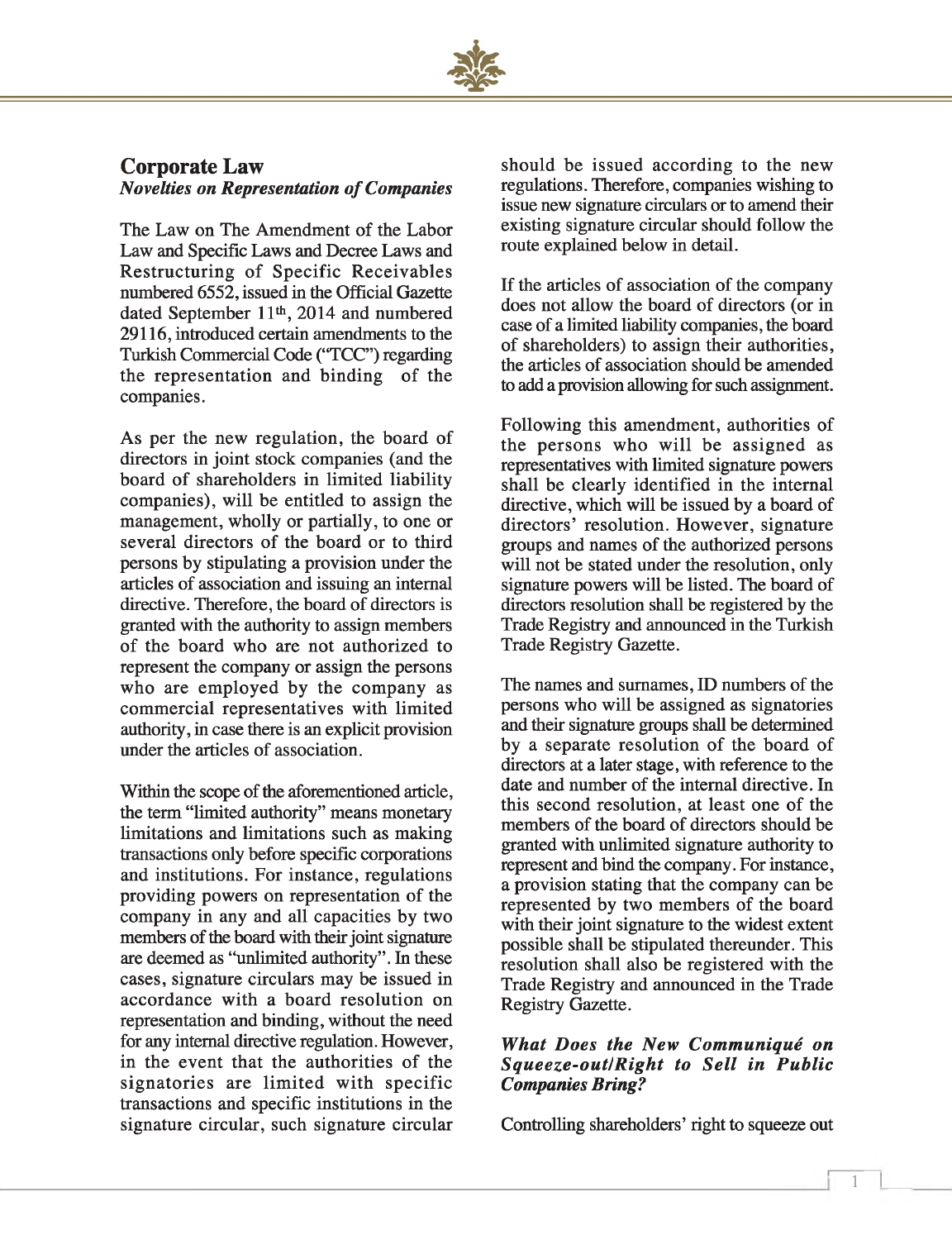

the minority shareholders ("Squeeze out Right") and those minority shareholders' (or investors') right to sell (put) their shares to the controlling shareholder ("right to sell" or "sell-out") in public companies were first introduced under the "Communiqué on Rights to Squeeze out and to Sell" ("former Communiqué") numbered 11-27.11. Since its enactment, the former Communiqué received considerable criticism, pre-dominantly from the investors, and in particular on the price scheme front.

The Capital Markets Board of Turkey has responded to such criticism by introducing a new communiqué ("new Communiqué")2 within the same year as the former Communiqué.

The new Communiqué reshuffled the squeezeout/sell-out mechanics in a rather substantial manner. We hereby summarize some of these  $amendments<sup>3</sup>$ :

### **Investors first, please**

Under the former Communiqué, both the squeeze-out and sell-out rights could be triggered and exercised simultaneously. With the new Communiqué, the rights are still triggered simultaneously; however, investors have the first turn to exercise.

The New Communiqué provides investors with a three-month window, during which they can exercise their right to sell, whereas the controlling shareholder cannot squeeze them out until the end of that period.

The squeeze-out right becomes exercisable by the controlling shareholder within threedays, following the expiry of the above mentioned window.

# **New price mechanics**

The new Communiqué sets forth different pricing mechanisms for squeeze-out and right to sell, unlike the former Communiqué.

(i) Squeeze-out price

The price (applicable in the cases of both squeeze-out and right to sell) under the former Communiqué was the weighted arithmetic average of the stock market price established during the thirty-day period, prior to the announcement made by the controlling shareholder. The new Communiqué kept the above thirty-day weighted arithmetic average of the stock market price, but rendered it applicable only for squeeze-outs, while providing the investors with a 'higher-of' price mechanism for their right to sell, hence a safer net.

It shall also be noted that the above mentioned squeeze-out price will be determined for each publicly traded share group separately.

Also, the squeeze-out price applicable to nonfloating shares of a listed company will be the same as the squeeze-out price to apply for floating shares. In case there is more than one floating share group, the arithmetic average of such squeeze-out prices will be applied to the non-floating shares.

(ii) Sell-out price

Under the new Communiqué, in the event the investors opt to sell their shares to the controlling shareholder, the higher of the following prices will be applied:

<sup>&</sup>lt;sup>1</sup> ELIG – Legal Insights Quarterly, March 2014 / May 2014, 'The Controlling Shareholders' Right to Squeeze out the Other Shareholders and Rights to Sell in Public Companies'

<sup>2 &#</sup>x27;Communiqué on Rights to Squeeze out and to Sell' numbered 11-27.2, published in the Official Gazette dated November 12, 2014 and numbered 29173

<sup>&</sup>lt;sup>3</sup> We hereby regard only the companies whose shares are publicly traded and not the companies subject to the Capital Markets Law without any floating shares.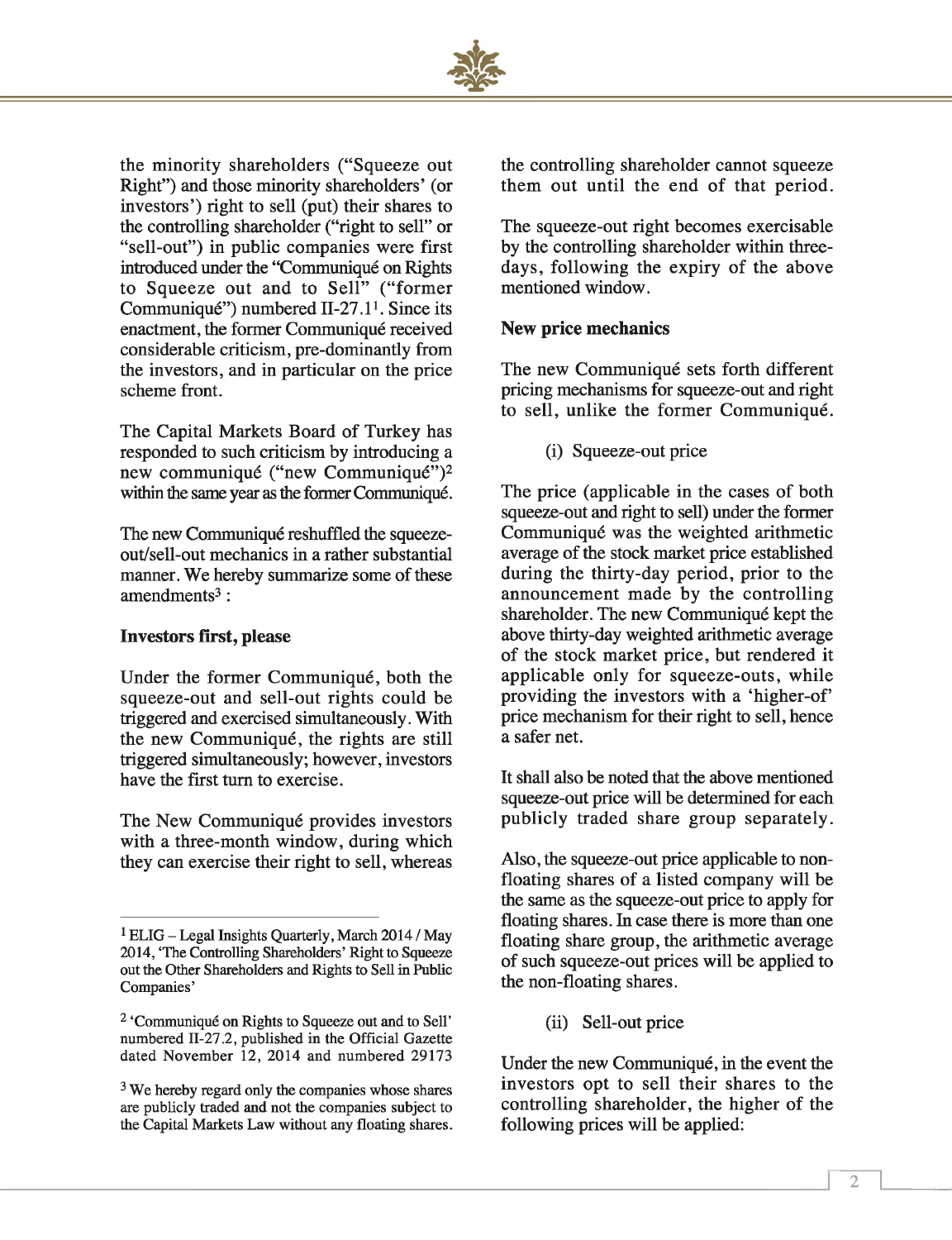- 1) The squeeze-out price;
- 2) The price determined under the mandatory valuation report;
- 3) The price applied to a mandatory tender offer, exercised within the last 12 months, if any;
- 4) The weighted average stock market price established during the last 6 months;
- 5) The weighted average stock market price established during the last 12 months;
- 6) The weighted average stock market price established during the last 5 years.

# **New threshold where no privileges apply**

The new Communiqué increased the voting right percentage, giving rise to squeeze-out and sell-out rights. The former threshold of 95% is increased to 97% until January 1st, 2018, and to 98% to be applicable onwards.

In contrast with the former Communiqué, where the share (voting) privileges had been taken into consideration during the calculation of the above-mentioned threshold, under the new Communiqué, the privileges do not matter.

# **Competition Law / Antitrust Law** *Turkish Competition Board is One Step Closer to the Rule of Reason Approach with respect to R esale P rice M aintenance*

Two recent decisions indicated that the Turkish Competition Board ("Board") has a tendency to analyze the market structure, competition level and effect on consumers when assessing a resale price maintenance behavior of a supplier. In *Çilek* (20.08.2014; 14-29/597- 263) and *Dogati* (22.10.2014;14-42/764-340), the Board did not apply a *per se* approach in its analysis, and rather adopted a closer to the "rule of reason" approach by taking into account the market dynamics, the relevant competitors' position and the welfare of the consumers.

In *Çilek,* Çilek Mobilya Sanayi ve Pazarlama Ticaret A.S. ("Cilek Mobilya") and its authorized dealers in production, sale and marketing of the children's bedroom and accessories sector was subject to a preliminary investigation based on the allegations that Çilek Mobilya restrains competition through determining its dealers' resale price. Although in the agreements between Çilek Mobilya and its dealers, the Board found evidence of resale price maintenance (Çilek Mobilya required its dealers to comply with the recommended resale prices), the Board, upon analyzing the invoice samples of the dealers, determined that authorized dealers are free to determine their own resale prices in practice. The Board indicated that there is no evidence that the dealers are obliged to apply the prices determined by the supplier. Within this framework, the Board decided not to launch a full-fledged investigation but simply sent the supplier a warning to revise its agreements to avoid the relevant clauses on compliance with the recommended prices.

Another significant recent Board decision on point concerns the *Dogati* decision. In *Dogati,* Dogati Gıda Tur. Paz. Tic. Ltd. Şti. ("Dogati Gıda"), which operates in the fast-food sector, was subject to a preliminary investigation based on the allegation that Dogati Gıda dictates resale prices of its franchisees through the franchise agreement. The Board evaluated that the competitive effects of Dogati Gida's involvement in the resale price of its franchisee specifically (i) encourages retailers to offer broader services, (ii) decreases the uncertainty of demand and (iii) enables consumers to supply their products from a significant number of buyers by eliminating competition among buyers. Additionally, the Board found that (i) intra-brand competition in the market for fast-food is highly concentrated, (ii) Dogati Gida's market share in this market is low and (iii) no competitive concerns arise in terms of inter-brand competition. Upon evaluating the foregoing facts, the Board concluded that Dogati Gida's interference with its franchisee's resale price is reasonable and resolved that such practices do not give rise to anticompetitive concerns.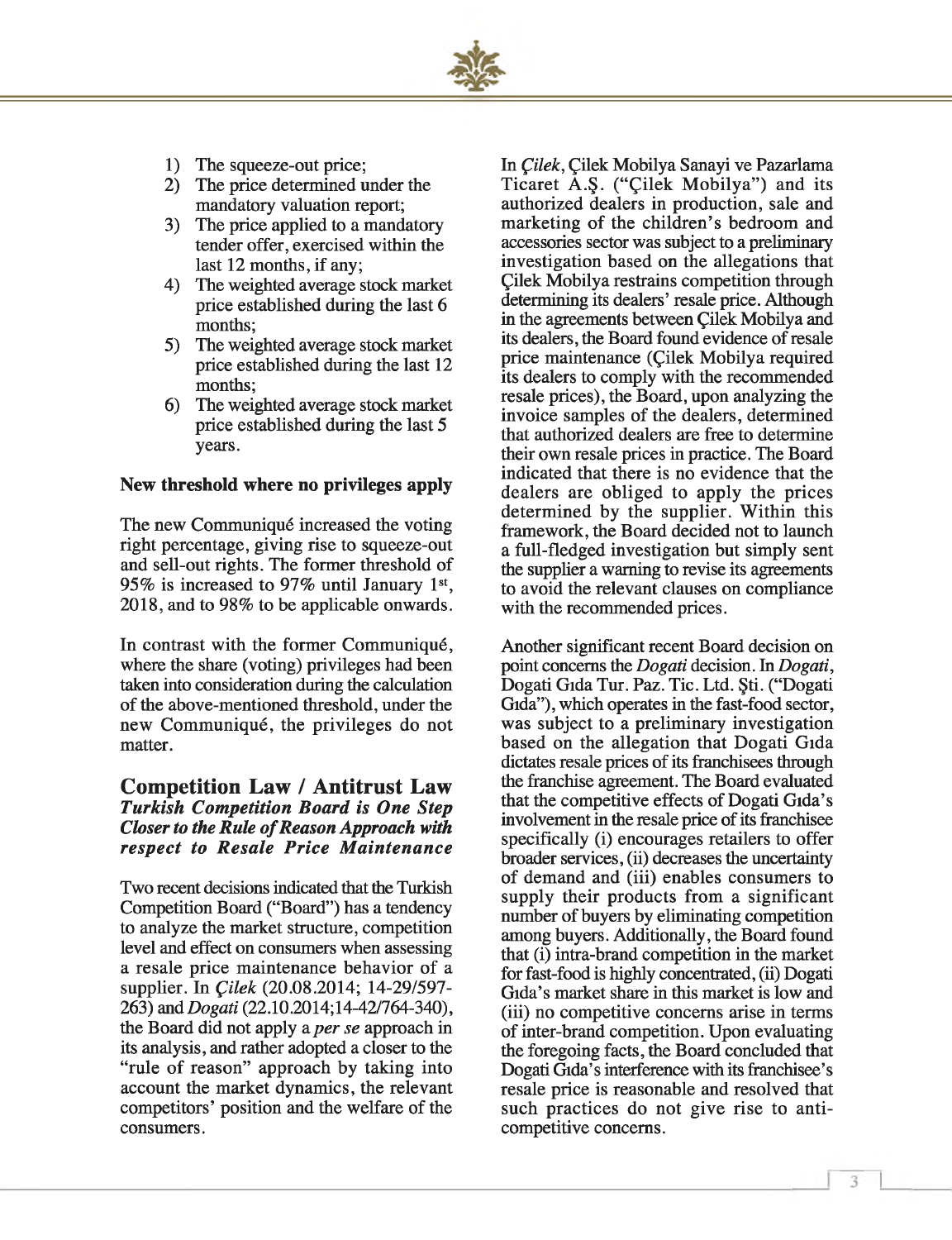

As consistent with its position in the recent years, these decisions demonstrate that the Board has taken a shift from its strict *per se* approach in terms of the resale price maintenance analysis.

# *The Turkish Competition Board Clears Turkish Airlines from Violation Allegations*

The Turkish Competition Board ("Board") recently closed a significant investigation and cleared the Turkish flagship carrier Turkish Airlines from the abuse of dominant position allegations. The Board did not find a violation on the part of Turkish Airlines. The Board stated that it lacked sufficient evidence to establish the required conditions of the alleged violation.

The accusations against Turkish Airlines included a violation of Article 6 of Law No. 4054 (abuse of dominance). Pegasus Hava Tagimaciligi A.§., a low-cost rival, complained to the Board that Turkish Airlines engaged in abusive behavior through predatory pricing, obstructing rivals' flights and other operations. The case was an extension of an older fullfledged investigation in 2011 in which the Board had closed the investigation for lack of merit in the claims, without imposing any administrative monetary fine against Turkish Airlines (30.12.2011; 11-65/1692-599). The Ankara Administrative Court repealed the 2011 investigation decision, on the grounds that the Board analysis on Turkish Airlines' pricing behavior should be conducted in a more detailed and sophisticated way. Consequently, the Board had to reopen the case in 2013. Following another round of fullfledged investigation, the Board, once again, did not find a violation on the part of Turkish Airlines.

While the reasoned decision is not published yet, the short form decision stipulates that Turkish Airlines is dominant in some routes inbound from Istanbul. According to the decision, these routes' pricing by Turkish Airlines is below avoidable costs. The decision further indicates that while defining the geographic market, the Board adopts a citybased or an airport-based approach. The short form decision gives special hints about the Board's tendency while defining geographic markets in the airline transportation sector.

Consequently, the Board concluded that Turkish Airlines' pricing behavior could not be considered as predatory pricing. The Board also rejected other allegations of hindering competitors' market operations and did not find them to be persuasive.

The case is a benchmark precedent candidate on the Board's increasingly demanding approach to allegations of predatory pricing and obstructing competitors' market activities. The reasoned decision, which is expected to be published in the following months, is likely to provide insight on the relevant geographic market definitions concerning the airline transportation sector in which different definitions are possible.

# *EU Directive on Antitrust Damages Actions\**

In the EU, antitrust damages actions have so far been few and mostly focused in certain countries such as the United Kingdom and Germany. The European Court of Justice has repeatedly held that those who suffer harm due to infringement of competition law has the right to seek damages *[e.g.* see C-453/99 *Courage and Crehan* (20.09.2001); Joined cases C-295/04 to C-298/04 *Manfredi* (13.07.2006); C-360/09 *Pfleiderer* (14.06.2011) ; C-199/11 *Otis and Others* (06.11.2012) ; C-536/11 *Donau Chemie* (06.06.2013) and C-557/12 *Kone*  $(05.06.2014)$ ]. The latter case has been called as a ground-breaking case for allowing victims 4

r

<sup>4</sup> Available at

<http://ec.europa.eu/competition/antitrast/actionsdam> ages/damages\_directive\_final\_en.pdf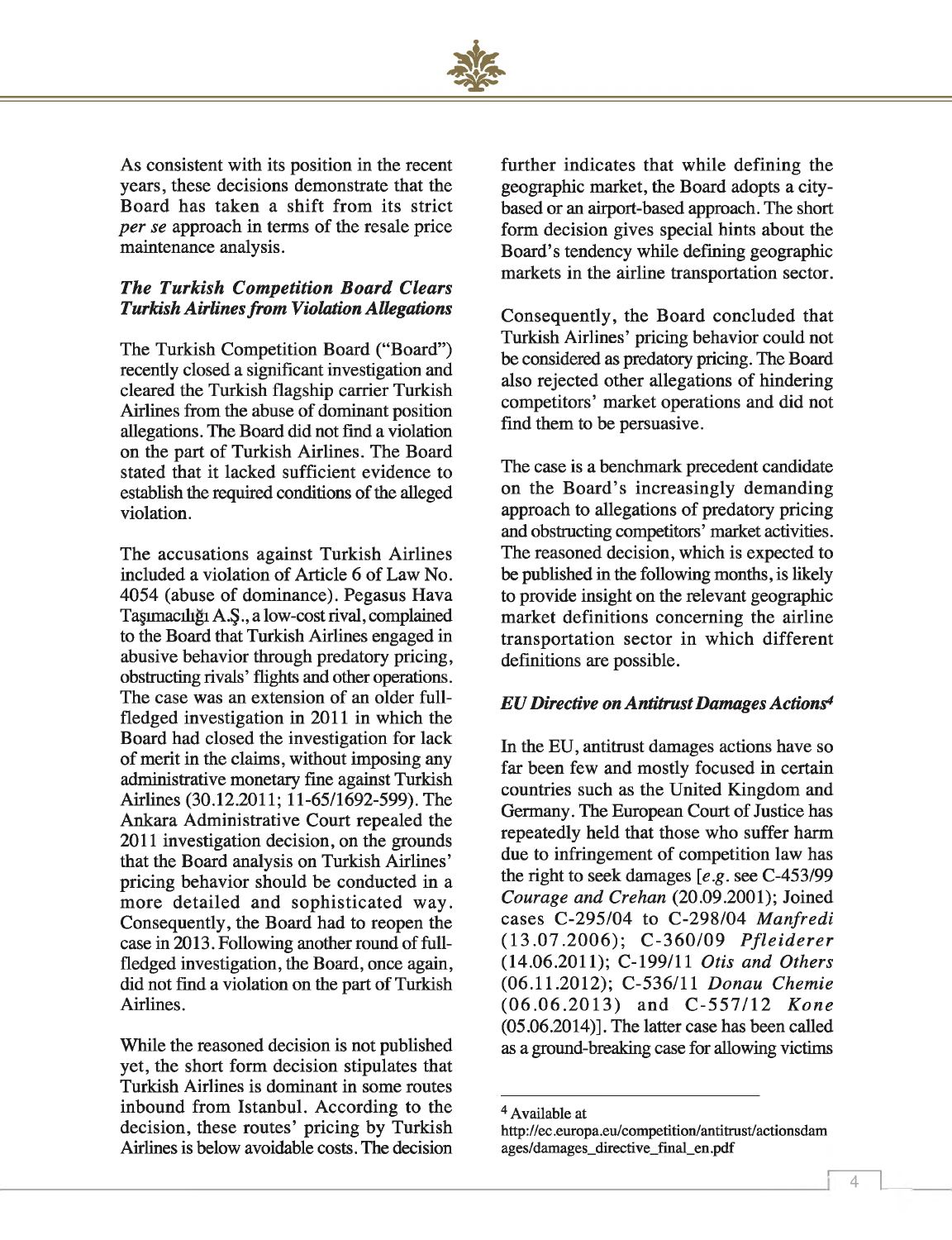

of "umbrella pricing"5 to obtain compensation for the loss caused by the cartel members, even in the absence of contractual links with them<sup>6</sup>

On November 10<sup>th</sup>, 2014, the European Council of Ministers adopted the European Commission's ("Commission") proposal for a Directive on Antitrust Damages Actions ("Directive"). The Directive was published in the Official Journal of the European Union on December 5th, 2014 and went into effect on December 26<sup>th</sup>, 2014.

The Directive intends to unify EU antitrust rules by introducing common standards. It aspires to encourage individuals who have suffered harm as a result of the violation of competition law to resort for compensation to the Member State in which they reside or where they suffered the harm. The essential amendments that will be implemented in the Member States' laws focus on six areas which are summarized below.

Right to full compensation: The Member States need to ensure that a natural and legal person who has suffered harm because of an infringement of antitrust law would be able to claim and obtain full compensation, covering actual loss, loss of profits plus payment of interest.

Access to documents: In an effort to create a unified standard for access to the evidence in all Member States, national courts have the right to order the disclosure of a certain type of evidence in terms of the "necessity and proportionality of disclosure measures". Special care will be taken, however, to ensure the necessity and proportionality of this disclosure, as well as the protection of confidential information.

Binding effect of national antitrust decisions: All final decisions of a national competition authority finding an infringement of antitrust law directly constitute proof and the infringement is irrefutably established before the courts of the same Member State.

Limitation periods: In order to eliminate disparities among the Member States, the minimum limitation period for damage claims is set at five years. The limitation period only begins to run after the infringement has ceased and the claimant knows or can reasonably be expected to know (i) the relevant infringing act and that it constitutes an infringement, (ii) that the infringement caused damage to the claimant, and (iii) the identity of the infringer.

Joint and Several Liability: The Member States are obliged to ensure that the undertakings which infringed antitrust law through joint behavior, particularly in cartel cases, would be held liable severally and jointly. As a result of this, claimants are able to initiate a claim against any of the participants of the cartel. Moreover, the infringing undertaking, against which the claim was initiated and by which the compensation was paid (if the claim is accepted), has the ability to recover it from any of its co-cartelists. However, this rule has certain exceptions concerning the immunity recipients and the small or medium-sized companies.

Passing on Defense: The Directive introduces the principle that only the actual loss at one specific level of the supply chain is considered while considering the compensation. Therefore, infringers are able to defend themselves against a damage claim by proving that the overcharge was partially passed on by the claimant to its own customers.

The Member States have two years (until November 2016) to adapt their national laws in order to conform to the standards set out in the Directive. It remains to be seen whether the Directive will reach its objectives and whether it will create an increase in actions for damages across the European Union.

<sup>5</sup> Prices charged by competing suppliers that were not members of the cartel which were higher than they would otherwise have been without the cartel.

<sup>6</sup> This is provided that certain conditions are satisfied and that it is for the Member State courts to determine whether these conditions are met.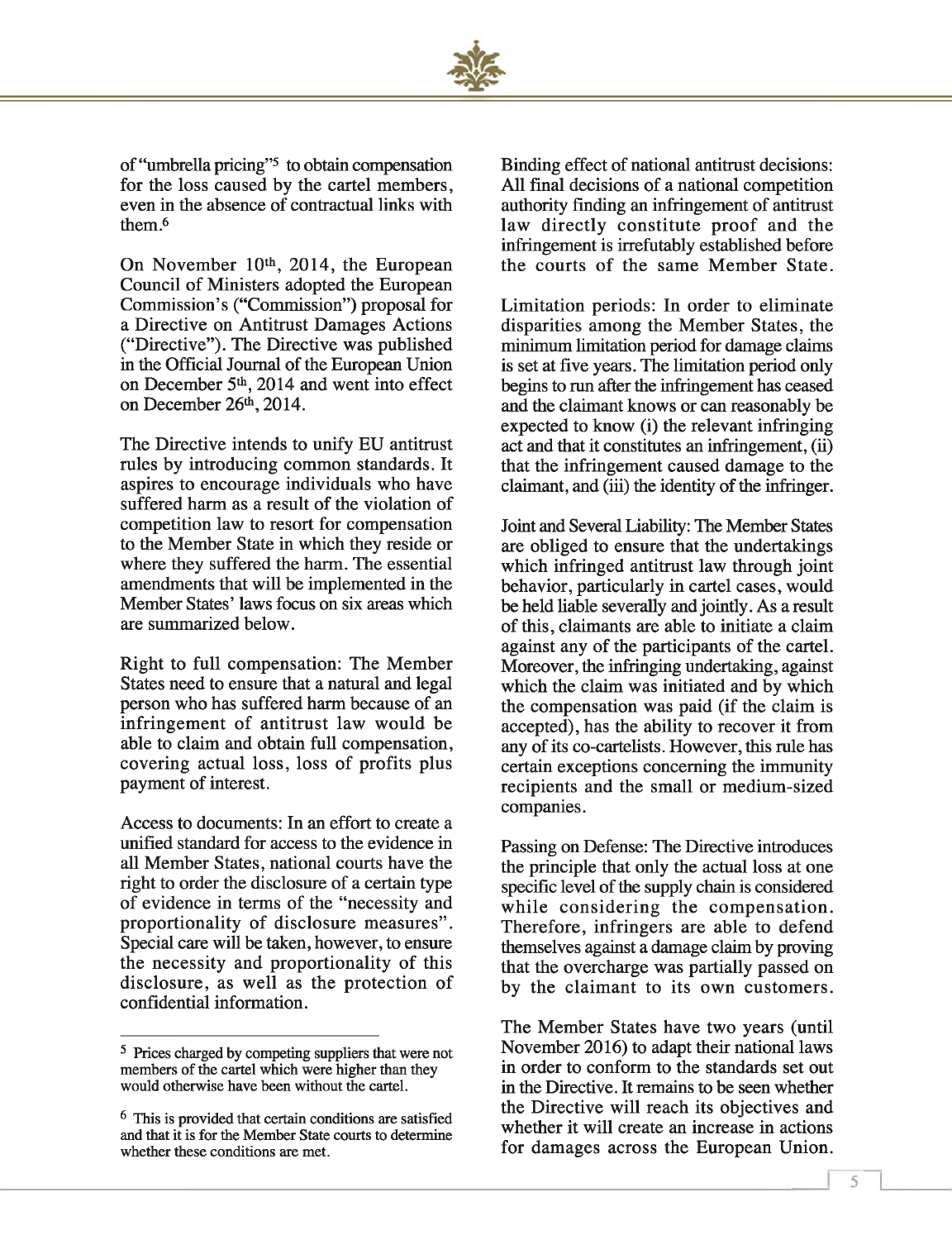

# **Labor Law**

*Can Employees Initiate a Lawsuit for* **Collection of Receivables without Specifying** *Their Claims?*

Article 107 of Civil Procedures Law numbered 6100 (the "Law No. 6100") regulates that a plaintiff may initiate a lawsuit for the collection of receivables without specifying its claims ("unspecific law suit") only if; (i) it is impossible to determine the claims precisely and conclusively; or (ii) the plaintiff cannot be expected to determine the claims precisely and conclusively.

The said regulation of Article 107 was introduced to Turkish legislation with Law No. 6100 and it means that, unless the plaintiff does not meet the abovementioned criteria, it is not possible to initiate an unspecific lawsuit.

Consequently, since the introduction of the said regulation, courts have been dismissing unspecific lawsuits which fail to meet the criteria above. It is crucial to indicate that the courts will evaluate whether or not the above criteria are met on case-by-case basis.

In terms of labor law however, courts have a tendency to presume that employees can never be expected to determine their claims precisely and conclusively due to the fact that most of the documents and information required to determine employees' claims are in possession of employers and out of employees' reach; and thus accept unspecific lawsuits initiated by employees without evaluating whether the above criteria are met or not.

That being said; the 22nd Civil Chamber of the Court of Appeals has recently rendered a principal decision dated November 11<sup>th</sup>, 2014 and numbered 2013/21949 M. 2014/32355 D. (the "Decision"). According to the Decision, since the plaintiff employee knows his duration of work and his latest salary, he is in a position to determine the amount of his request for notice period compensation precisely and conclusively and therefore not entitled to initiate an unspecific lawsuit; the lawsuit was dismissed based on procedural grounds.

This Decision displays the nature of Article 107 of the Law No. 6100 whose aim is to enable plaintiffs to seek their rights even if they cannot determine the amount of their claims. It also indicates that the sole fact that employees' salaries are often in dispute would not mean that employees cannot determine their claims precisely and conclusively.

# **Litigation**

# *Constitutional Court Says No to Legislation* **Rendering Court Decisions Futile and** *Ineffective*

The Constitutional Court was presented with two separate repeal requests on the Law on Amendment of Labor Law and Certain Laws and Decree Laws and Restructuring Debts ("Law No. 6552"), which is amending two different legislations *[i.e.* Administrative Jurisdiction Procedures Law No. 2577 ("Law No. 2577") and Privatization Law No. 4046 ("Law No. 4046")]. The amendments brought by Law No. 6552 have one thing in common that is, vesting the relevant governmental institution with discretionary power to choose not to execute a court order or to delay the execution thereof. The Constitutional Court concluded that such power breaches the Constitution on the grounds that the right to legal remedy cannot endure without the execution of court orders.

The amendment to the Law No. 2577 is on Article 28(1), which grants Ministries and its Affiliates the right to delay the execution of court orders on matters of appointment, dismissal, replacement, change of duty and title of officials in police organization by two years. The amendment to the Law No. 4046 is on Provisional Article 26(1), by which Privatization Administration is entitled to refrain from executing courts' cancellation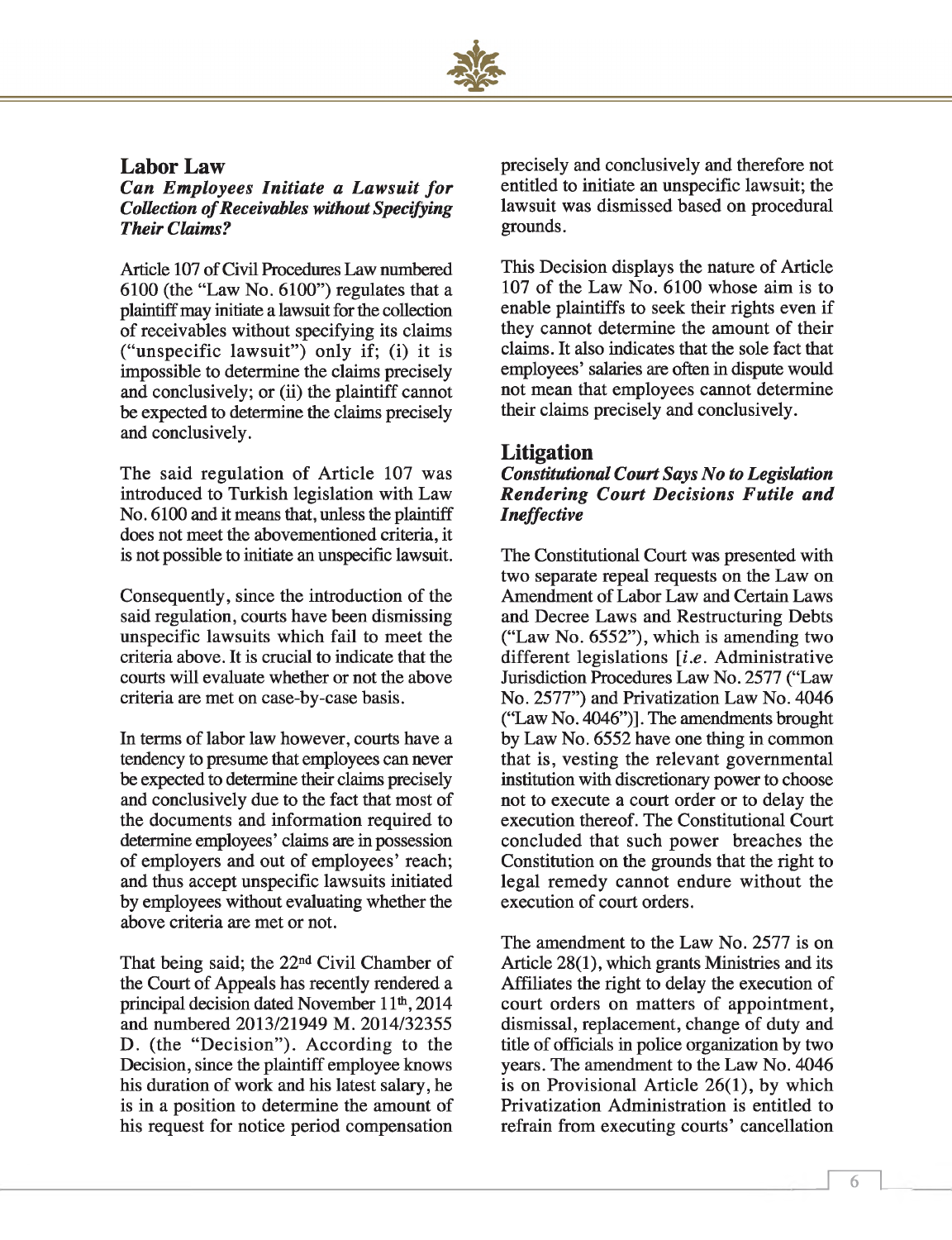

orders for the return of privatized assets, regarding the final transfer to investors completed at least five years prior to September 11, 2014, except where such cancellation orders relate to breaches of relevant transfer of operation rights agreements.

The amendments on both legislations give the relevant institutions discretionary power over the execution of court orders, hindering exact and prompt execution. Evidently, the legislator upholds the administration without any regard to the implications those legislations may impose on applicants. For instance, an official may have to wait for two years to reap the benefits of a court order or an applicant obtaining a court order for the return of privatized assets may be unable to enjoy the legal consequences which are actually available through this court order since Provisional Article 26(1) of Law No. 4046 rules out execution.

The Constitutional Court highlighted that the right to legal remedy, granted by the Constitution, requires a court order to inure effect and be executed exactly and promptly, and hindering due execution of a court order renders the right to legal remedy against administrative acts/actions pointless and futile considering that a court order bears no effect and does not provide the relief sought by the applicant if not executed duly. In addition, the Constitutional Court indicated that the abidingness principle stipulated under Article 138 of the Constitution, does not give administrative institutions the right or discretionary power to choose not to execute a court order or to delay execution thereof, to wit, the administration must abide by court orders without any exception.

Ultimately, the Constitutional Court concluded that the amendment on Article 28(1) of Law No. 2577 and Provisional Article 26(1) of Law No. 4046 are in breach of Article 2, 36 and 138 of the Constitution, and restored the power and effect of court orders that were upset fundamentally.

# **Internet Law** *Recent Amendment Proposal to the Turkish Internet Law*

On January 19th, 2015 an omnibus bill was sent to the Turkish Grand National Assembly ("TGNA"), which includes a significant amendment to the Law No. 5651 on Regulation of Broadcasts via Internet and Prevention of Crimes Committed through Such Broadcasts ("Law No. 5651").

A new provision *(i.e.* Article 8A) for removal of content and/or access ban if failure to do so might result in delay and cause irreparable damages is proposed to the Law No. 5651. The proposed provision states the judge may decide on the removal of content and/or access ban depending on one or more matters among right to life, security of life and property of people, protection of national security and public order, prevention of crimes or protection of public health. Furthermore, the foregoing provision states that access ban and/or removal of content broadcasted on the Internet may be decided by the Telecommunication Communication Presidency ("Presidency") if failure to do so might result in delay and cause irreparable damages, upon the request of relevant ministers due to protection of Prime Ministry, preservation of national security and public order, prevention of crimes or protection of public health. With the foregoing proposed amendment, Presidency will immediately notify the decision to the access providers, relevant content and hosting providers. Access ban and/or removal of content decision shall be complied with immediately and within four hours from notice at the latest. Access ban decisions within the scope of this article will be given by access ban to the content method, only for the part, section, broadcast where the personal right violation occurs (URL, etc.). Access ban decisions on an entire website may be rendered if access ban of the content related to the violation is not technically possible or the violation may not be prevented through access ban of the relevant content.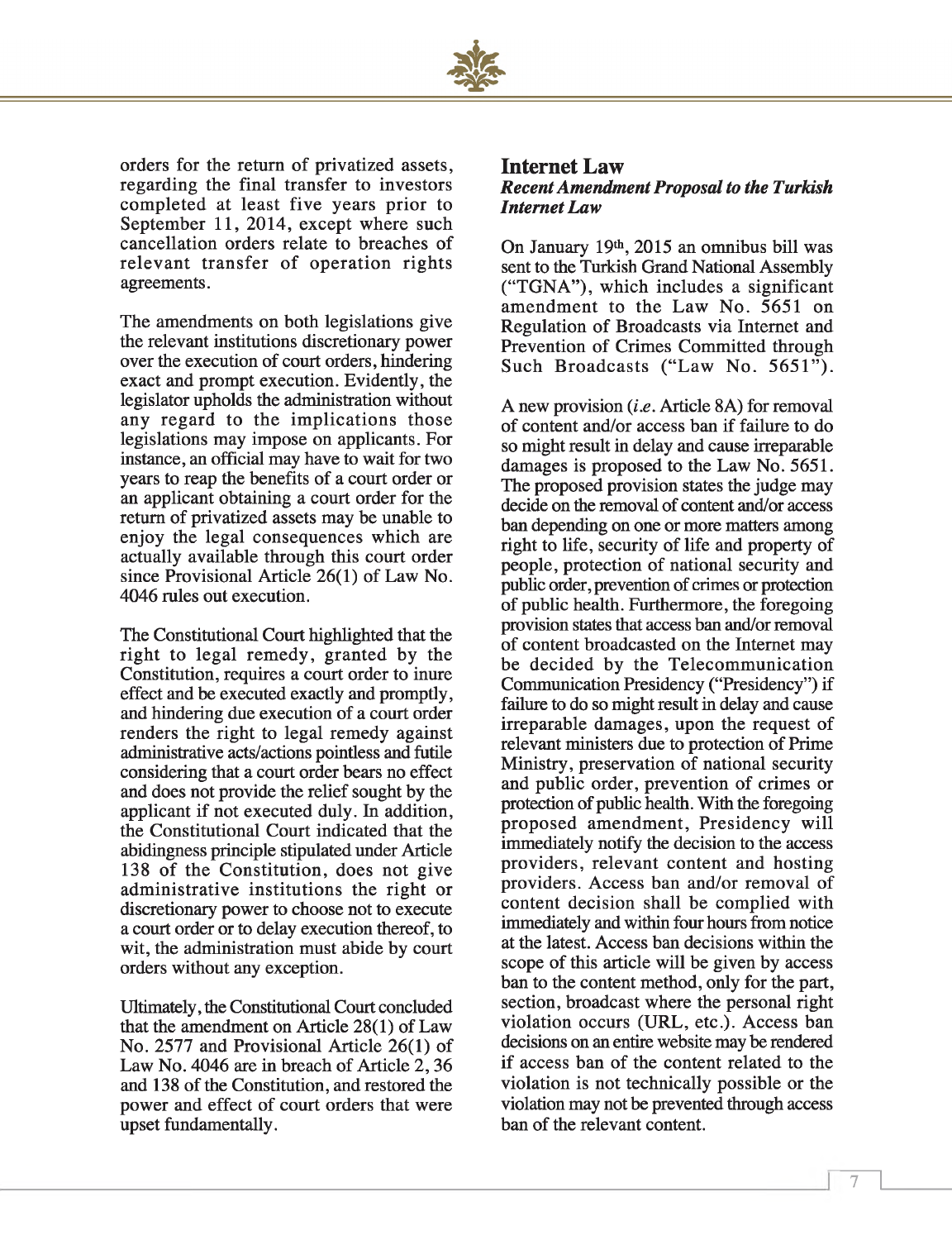

Removal of content and/or access ban decision given by the Presidency upon the Prime Ministry or related ministries will be presented to the approval of criminal judgeship of peace judge by the Presidency within twenty four hours and the judge shall announce its decision within forty eight hours, if not, the decision will be void per se, if the proposed provision will enter into force as is.

It is also proposed that the Presidency to file a criminal complaint to the public prosecutor against people, who create and disseminate the internet contents subject to the crime within the scope of this provision. The information needed to identify the perpetrators of these crimes will be provided by content, hosting and access providers to the judicial authorities upon the decision of the judge. The authorized persons of the content, hosting or access providers which do not provide such information, will be fined with judicial fine from three thousand days up to ten thousand days, provided that the action does not result in another crime, which necessitates a heavier penalty.

Finally, it is proposed that the access providers, relevant content and hosting providers, who fail to comply with removal of content and/or access ban decision granted within the scope of this article, shall be imposed an administrative fine of TL 50,000 up to TL 500,000.

On October 2nd, 2014 the Constitutional Court cancelled certain articles of Law No. 5651 which were amended on September  $11<sup>th</sup>$ , 2014 and one of the cancelled provisions was also about the access ban procedures of the internet content, in order to protect "national security, preservation of public security and prevention of crime".

The cancelled Article 8/16 was as follows: "Access ban shall be executed by The Presidency upon the order of The President, if failure to do so might result in delay and

cause irreparable damages due to one or more matters among national security and preservation of public security, prevention of crime. Access providers shall enforce the request received from The Presidency within four hours at the latest. The access ban decision given by the President shall be presented to the approval of criminal judgeship of peace judge within twenty four hours by The Presidency. The judge shall announce its decision within forty eight hours".

The Constitutional Court declared its reason for cancellation as follows: "Internet has an essential instrumental value for exhaustion of fundamental rights and freedoms, especially the freedom of expression in modern democracies. Therefore, it is clear that the states and administrative authorities must be extremely sensitive in the regulation and practice for internet which became one of the most effective and widespread methods to express thoughts" and added that "there is a risk that the Presidency may access ban entire websites based on national security and preservation of public security, prevention of crime" which would be deemed a disproportionate measure. The decision further indicated that the authority granted to judges for granting access ban decisions within the scope of violation of private life is limited with the procedures regulated under Article 9 of the Law No. 5651, but the authority granted to the Presidency was neither limited nor specified.

The proposal appears to be a more comprehensive and extended version of the cancelled provision, and it is against the laws as (i) it grants the administration to the authority to render access ban decision, which should be deemed as an intervention to freedom of expression, (ii) the scope of the administration's authority and the reasons for the right to use such authority is ambiguous and wider, (iii) it may lead to arbitral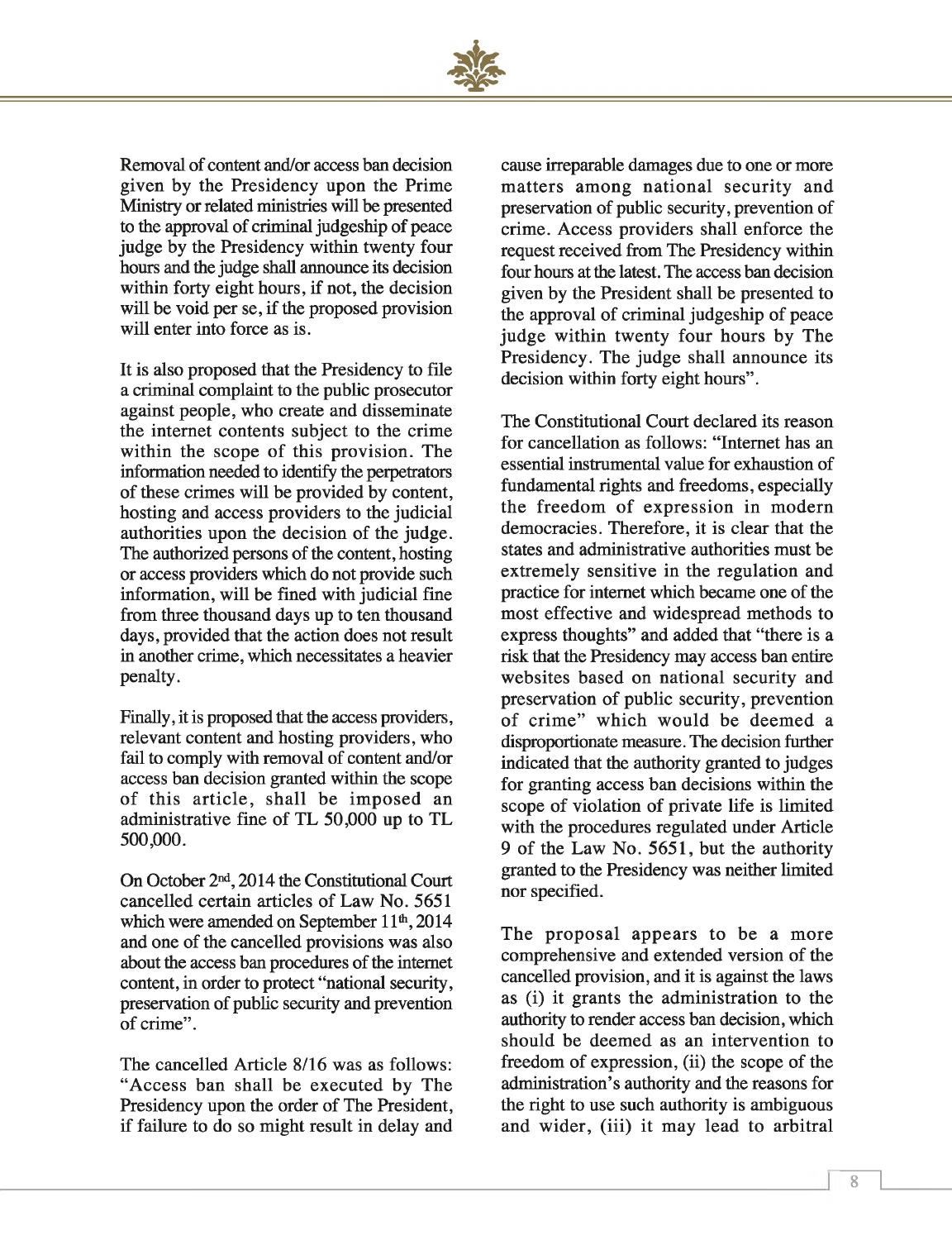

implications by the administration, as there is no prior judicial review. Moreover, contrary to Constitutional Court decisions which stated that access ban to an entire website is against freedom of speech and accordingly the Constitution; the proposed provision entitles to access ban an entire website if access ban of the allegedly illegal content related to the violation is not technically possible or the violation may not be prevented through access ban of the allegedly illegal content.

As of February 13th, 2015, the omnibus bill is still pending for enactment and accordingly the proposed Article 8A has not been enacted yet.

# **Telecommunications Law**

# *Constitutional Court's Decision on ICTA's Authority to Regulate Data Protection in the Electronic Communication Sector Is Now Effective*

In 2013, the Council of State applied to the Constitutional Court for annulment of Article 51 of the Electronic Communication Law No. 5809 ("Law No. 5809") which had authorized the Information and Communication Technologies Authority ("ICTA") to regulate the principles and procedures for the processing of and protecting privacy of personal data in the electronic communications sector by claiming that the procedures and basics for protection of personal data can only be regulated by law pursuant to Article 20 of the Constitution, and that the provision subject to their claim is against the Turkish Constitution.

The Constitutional Court reviewed the Council of State's application and accepted the request for annulment of Article 51 of the Law No. 5809 with its decision of April 9th, 2014. The Constitutional Court stated in its reasoned decision that "Pursuant to inalienability of *legislative power, authorization of rulemaking cannot be directly and at first hand transferred*

*on the matters that are explicitly stated in the Constitution. The provision which delegates the power to regulate the principles and procedures on processing and protection of privacy of personal data in the electronic communications sector to the authority which* is also the subject of the case is against Article 20 of the Constitution".

The Constitutional Court based its decision regarding the annulment of Article 51 of Law No. 5809 on Article 20 of the Constitution, which requires the principles and procedures of protection of personal data to be regulated by law. The Constitutional Court also stated that regulation of these matters through a regulation is against the protection provided by the Constitution and that the legislative authority Turkish Grand National Assembly may not delegate its authority for regulating the protection of personal data to another authority. The Turkish Constitutional Court's decision was published in the Official Gazette of July  $26<sup>th</sup>$ ,  $2014$  but its entry into force was postponed for six months.

The six-month period has now expired and the relevant decision became effective as of January 26<sup>th</sup>, 2015. Accordingly, Article 51 of Law No. 5809 is now cancelled. The Constitutional Court clearly emphasized that protection of personal data may only be regulated by law, but not by a regulation or other secondary legislation issued by the public authorities. Therefore, the regulations issued by ICTA based on this article will also be deemed null and void as of July 26th, 2014.

The most essential regulation pertaining to data protection issued by the ICTA based on its authority under Article 51 was the Regulation on Processing and Protection of Privacy of Personal Data in the Electronic Communications Sector ("Electronic Communications Regulation"). The Electronic Communications Regulation brought substantial provisions especially within the

1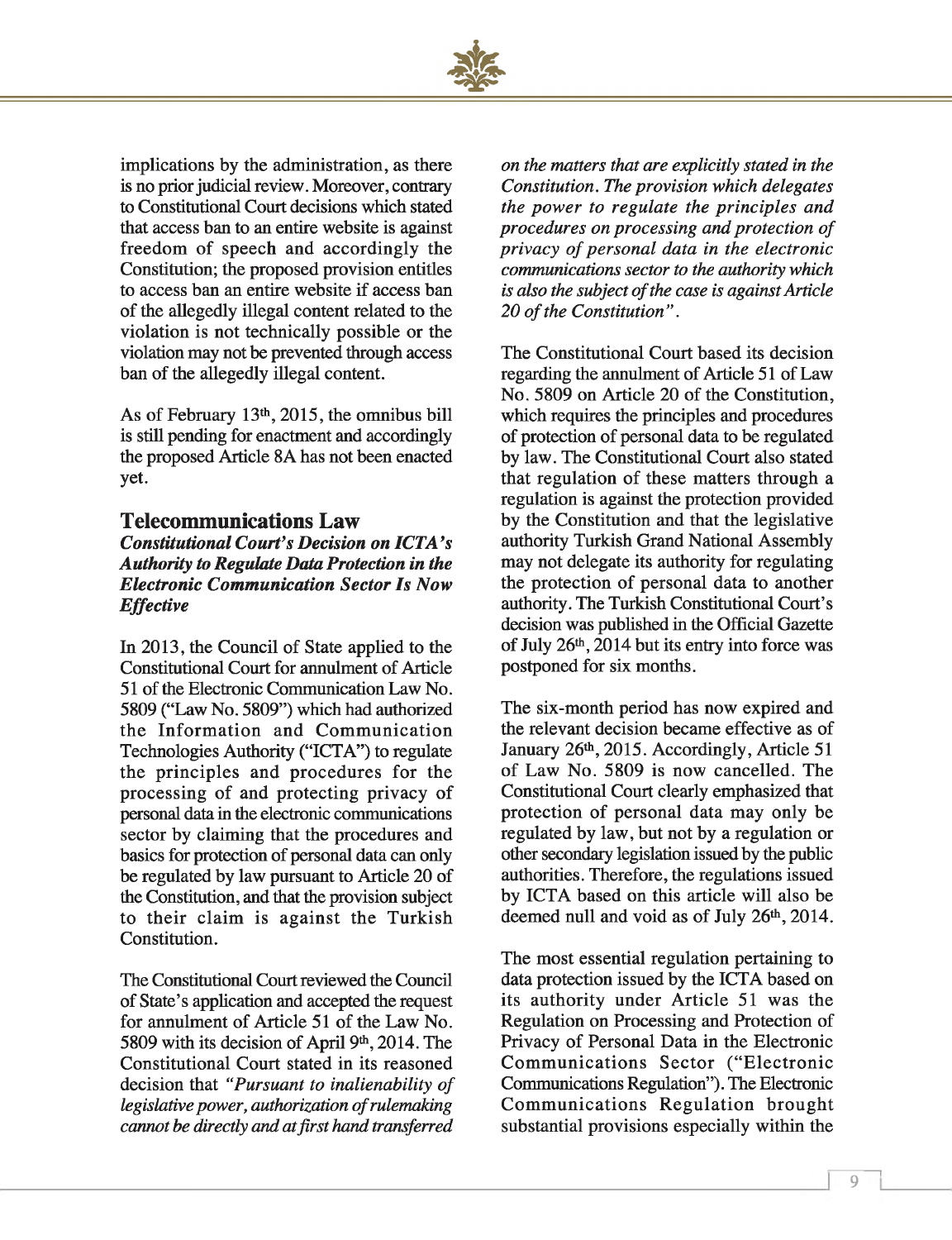

scope of the Directive No. 2002/58 of the European Union and regulated the principles and procedures for processing, retention and protection of privacy of personal data in the electronic communication sector to be complied by the operators operating in the electronic communication sector. On the other hand, the data protection requirements under this regulation raised problems for companies who are providing electronic communication services, and affected free flow of data, since it prohibited transfer of personal data out of Turkey. The Electronic Communications Regulation is now null and void along with other relevant regulations issued by ICTA, as of January 26<sup>th</sup>, 2015.

The timing of the effective date of the Constitutional Court's decision is quite significant, since the Turkish Prime Ministry finally submitted its proposed Draft Law on Protection of Personal Data, which was pending since 2003 and which will be the first comprehensive data protection specific law enacted in Turkey, to the Turkish Grand National Assembly ("TGNA"). The Draft Law on Protection of Personal Data is expected to enter into force in the near future, after being discussed and negotiated before the TGNA. The Draft Law, when entered into force, would be the primary legal source for and apply in priority to the matters regarding data protection and privacy, including the electronic communications sector, which lacks a regulation pertaining to data protection since cancellation of Article 51 of Law No. 5809 as of the effective date of the Constitutional Court's decision.

# **Advertisement Law**

# *The New Regulation on Commercial A dvertisem ent and Unfair Com m ercial Practices*

After the enactment of the Consumer Protection Law numbered 6502 on May 28<sup>th</sup>, 2014, a group of new regulations were introduced as secondary legislation under the

Consumer Protection Law. Another regulation has been brought to light on January  $10<sup>th</sup>$ , 2015; the Regulation on Commercial Advertisement and Unfair Commercial Practices ("New Regulation") published in the Official Gazette and entered into force on the publication date except for one article. The New Regulation superseded the Regulation on Principals and Implementation Fundamentals Regarding Commercial Advertisements and Announcements ("Abolished Regulation").

The New Regulation, for one, introduces a broader scope than the Abolished Regulation by governing subtitles and fixed wordings to be used in visual advertisements, footnotes in written advertisements as well as unfair commercial practices.

With this article, we aim to provide an overview of the significant amendments introduced with the New Regulation.

# **Comparative Advertisement**

Indeed, Article 8 of the New Regulation while demonstrating an in depth description of comparative advertisements, in contrast to the Abolished Regulation, allows the use of competitors' names, trademarks, logos or other distinguishing marks or expressions along with competitors' trade names and business names in comparative advertisements provided that such advertisements comply with the provisions set forth in the same article, namely:

(i) they are not misleading and deceptive, (ii) they do not cause unfair competition, (iii) the goods and services compared have the same qualifications and respond to the same demand or need, (iv) the issue compared is beneficial to the consumer, (v) one or more material, essential, verifiable and typical properties of the compared goods or services, including the price, are compared in an objective way, (vi)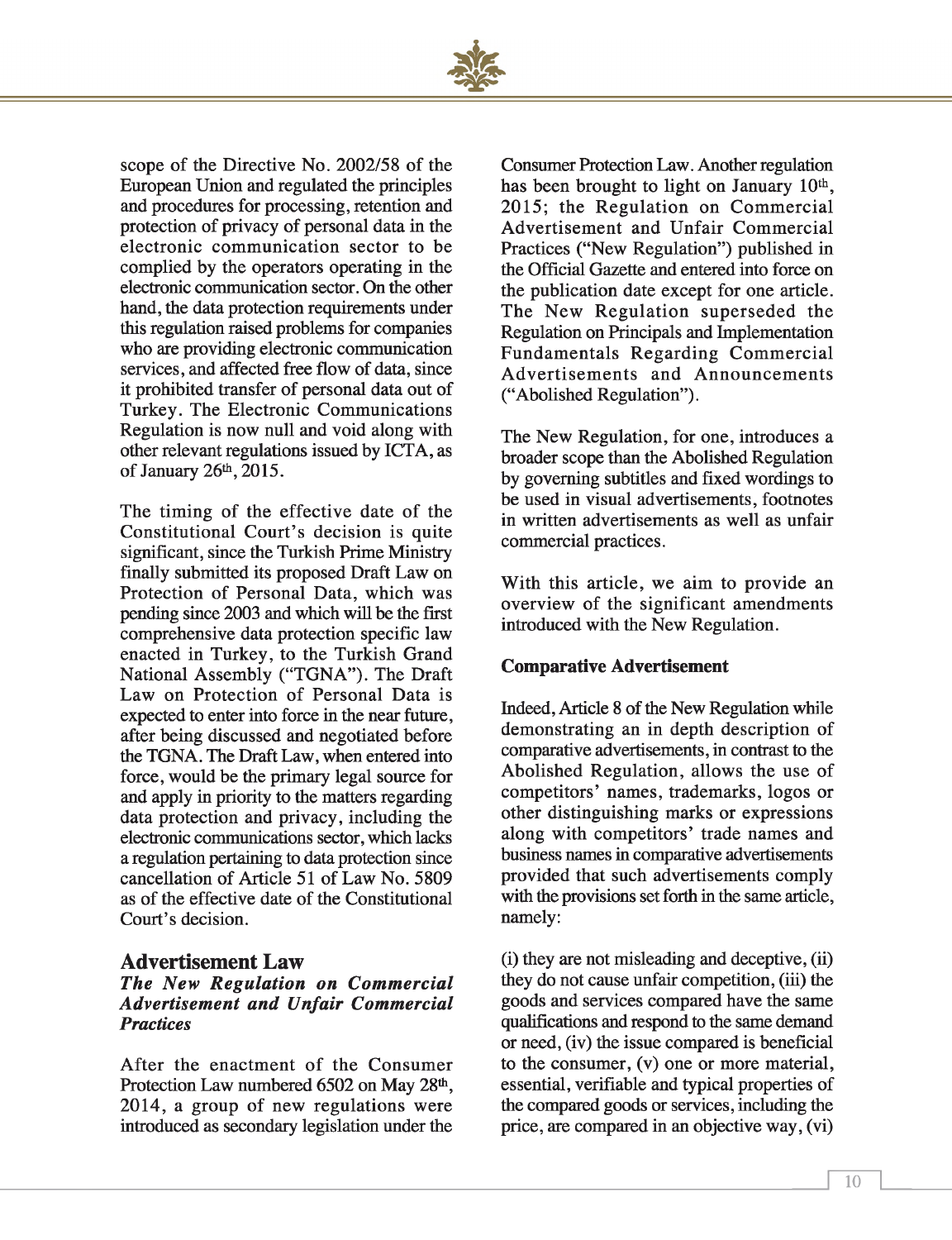

assertions based on objective, measurable and numeric data are proved by scientific tests, reports or documents, (vii) they are not discrediting or denigrating the competitors' intellectual and industrial property rights, commercial name, company name, other distinguishing marks, goods, services, activities and other features, (viii) when comparing goods or services whose origin is indicated, goods or services compared are from the same geographic origin, (ix) they do not cause confusion between advertisers' and competitors' brand, commercial name, company name or other distinguishing marks and goods or services.

Further to the same article, names, trademark, logos or other distinctive graphics or expressions, trandenames of competitors can only be displayed in comparative advertisements provided that they comply with the foregoing criteria. That being said, this Article 8/2 will enter into force one year after the publication of the New Regulation.

# **Burden of Proof**

The New Regulation not only requires the advertisers to evidence specifications, assertions or illustrative expressions as to verifiable matters in their advertisements but also imposes on the advertisers the obligation to prove the foregoing by reports to be obtained from the relevant departments of universities or accredited test and assessment institutions or independent research institutions, in parallel with the current practice of the Board of Advertisement.

# **Price Information**

Prices of goods and services mentioned in commercial advertisements will be subject to advanced requirements as of the enactment of the New Regulation. In a nutshell, monetary specifications used in advertisements will have to comply with the following;

(i) In the event that the price or the price calculation method of a good or service is covered in advertisements, the price information provided must be related to the advertised good or service and consumers must not be misled by providing deficient information on the price or by way of causing confusion.

(ii) The price provided to the consumers in advertisements must be the total sales price including all taxes applicable to the good or service.

(iii) If the tax, duties, charges or price cannot be calculated due to the consumer's age, sex, health condition or relevant legislation, the advertisement must expressly state that the foregoing elements are not included in the price and the calculation method of the total price must be indicated.

(iv) Sales price in advertisements must be specified as "Turkish Lira", "TL" or """ except for abroad package tours, overseas studies or overseas transportation and accommodation advertisements.

(v) In the event that there are costs that should be paid by consumers due to the delivery of the good or service, consumers must be informed of the amount or of the calculation method if the amount is not definite.

(vi) In the event that the price of the good or service is based on another good or service, the conditions to be fulfilled by the consumers in order to benefit from the advertised price must be expressly stated.

(vii) In advertisements containing installment amounts, total price of the advertised good or services and the number of installments will have to be demonstrated in a readable size and along with the installment amount or be audibly expressed.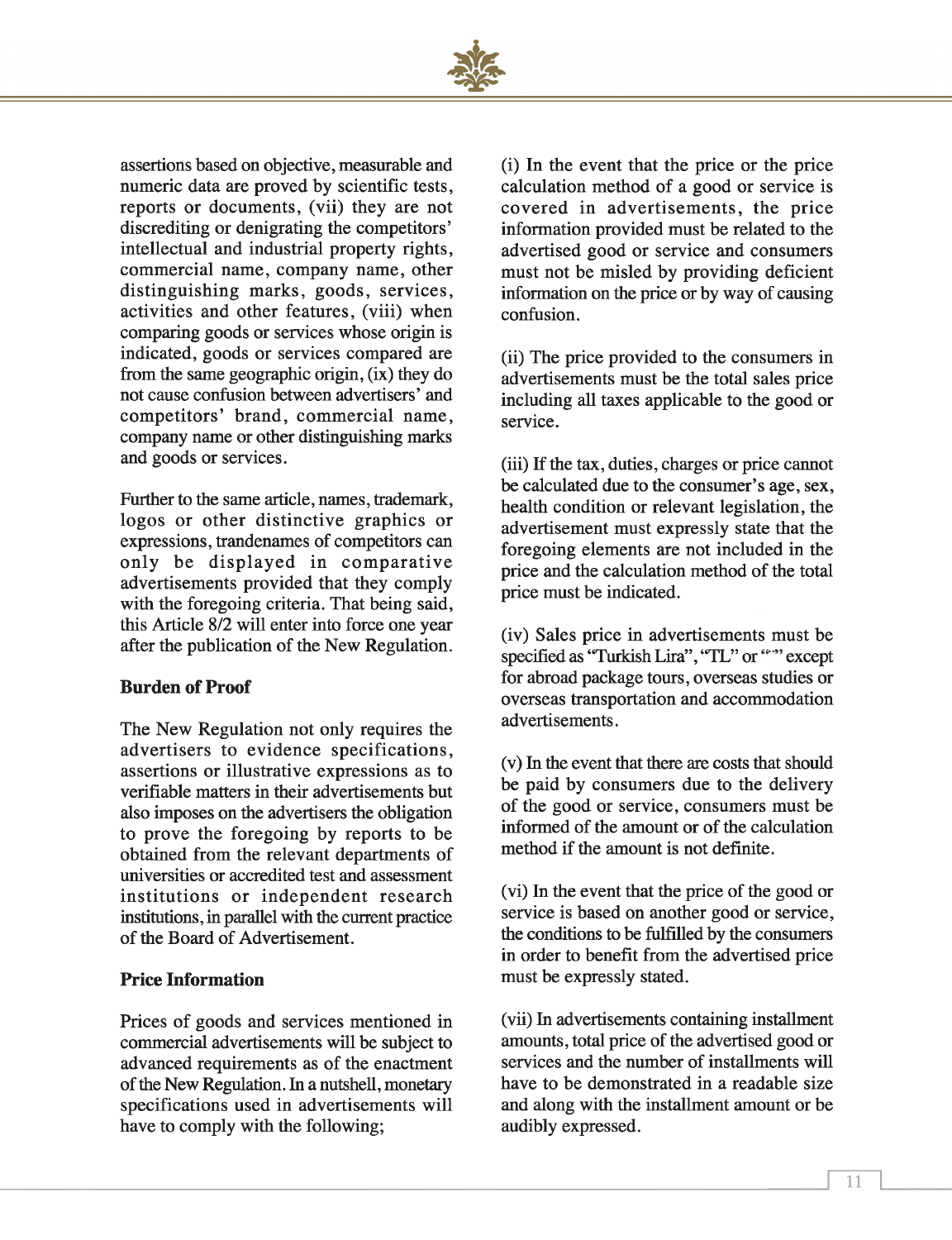

(viii) If the advertisements promise the delivery of a good or service to consumers free of charge in case the consumer fulfills certain conditions, the latter must be expressly indicated in the main message of the advertisement.

(iv) If there is a time or stock limit concerning the validity of the price, such time or stock limit must be expressly specified in the advertisement.

# **Prohibition of Healthcare Professionals from Appearing in Commercial Advertisements**

One of the most striking amendments brought by the New Regulation is the prohibition of healthcare professionals from appearing in commercial advertisements.

As per paragraph 3 of Article 16, advertisements shall no longer contain images, statements or references concerning a health statement by doctors, dentists, veterinaries, pharmacists and healthcare institutions with respect to a good or service or shall not give such an impression in this regard.

# **Audible statements, visuals, footnotes and subtitles**

Without any doubt, when it comes to visual, written and audible statements in advertisements, the New Regulation adopts a more detailed approach in its Articles 18, 19,20 and 21.

In this regard, as per the recent amendments, fixed wordings, footnotes and subtitles shall appear at the minimum in advertisements in written or visual channels and shall not be in contradiction with audible statements, visuals and with each other. Also, the size of the subtitles and fixed wordings shall comply with the standards covered under Article 19 while provisions of Article 20 shall be taken into consideration for the duration of subtitles on screen.

As per Article 21, exaggerated, complex, italic fonts and effects, shadowing and other techniques that complicate the reading cannot be used in advertisements. Moreover, while positioning footnotes, subtitles and fixed wordings in advertisements, texts should not make any visuals incomprehensible or vice versa.

# **Implicit Advertisement**

As in the Abolished Regulation, implicit advertisements are forbidden in all kinds of audible, written or visual platforms under the New Regulation. This being said, the New Regulation takes it one step further and comprehensively addresses the assessment of implicit advertisement.

In the assessment of articles, news, broadcasts and programs containing names, brands, logos or other distinguishing signs or expressions pertaining to goods or services as well as commercial names and company names and information and visuals regarding the institution or person representing the foregoing from the perspective of implicit advertisement, the following are taken into consideration: (i) whether the foregoing is coherent, literal and proportionate to the articles, news, broadcasts and programs containing them in terms of format, subject, content, presentation, positioning and duration, (ii) whether the articles, news, broadcasts and programs published within the scope of giving, disseminating and obtaining information meet the consumers' demand of disclosure and receiving information, (iii) that they do not promote the rental or purchase of the goods and services through special promotional references to the goods and services that may consciously divert consumer preferences.

# **Unfair commercial practices**

The third section of the New Regulation introduces the concept of unfair commercial practices which involves misleading acts *{Article 29),* misleading neglects *{Article 30)* and aggressive commercial practices *{Article 31),* and consequently prohibits them in commercial advertisements.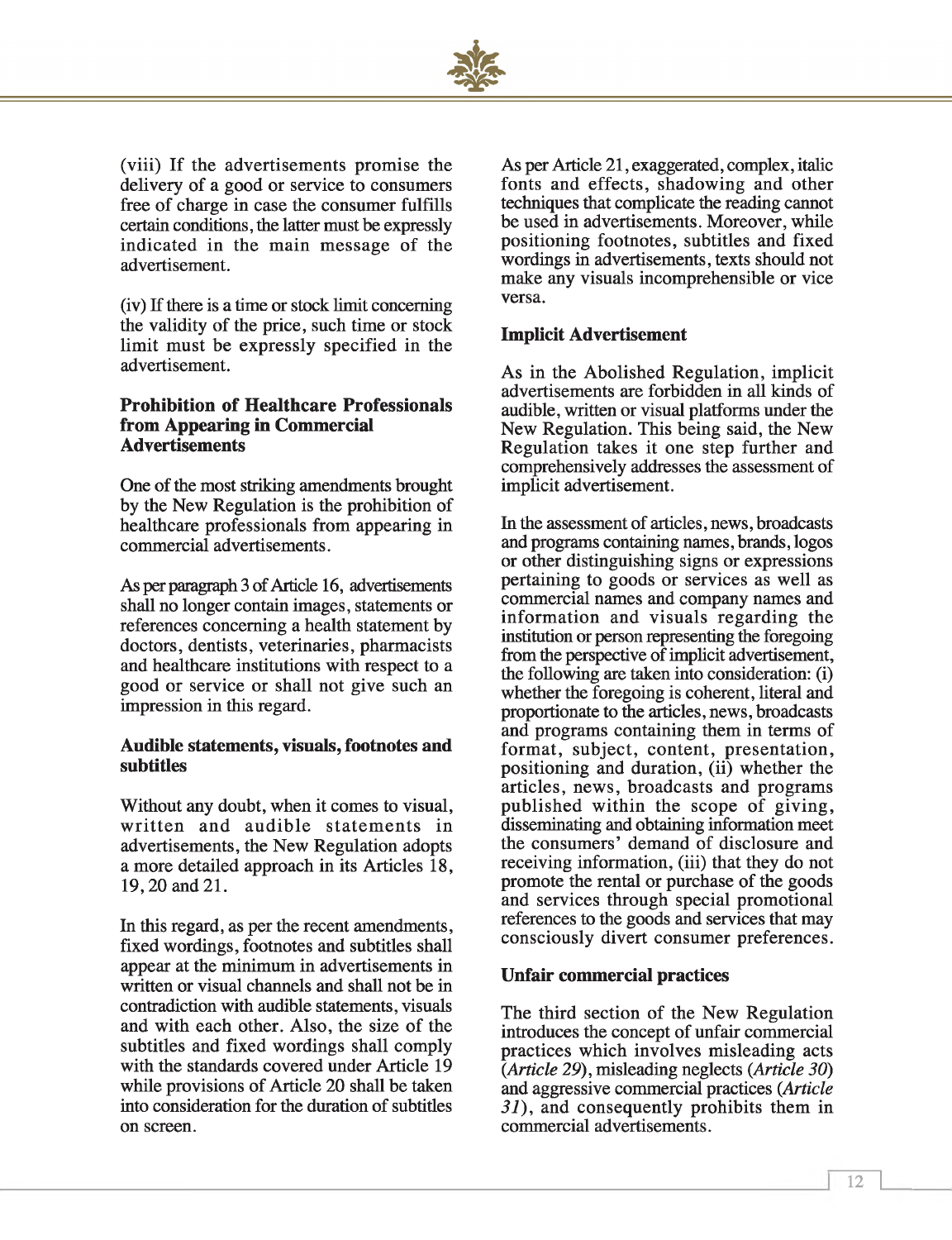

Article 29 describes misleading acts as *"the commercial practices that contain wrong information or that mislead or may mislead the average consumer while the information is correct when all circumstances regarding the presentation are taken into consideration and therefore cause or may cause the consumer to enter into a legal transaction that he!she would not enter into under normal circumstances.".*

On the other hand, Article 30 describes misleading neglects, as *"circumstances where the person on the commercial side, for the* sake of entering into a legal relationship, *hides a significant information in an offer made to the consumer, presents the offer to the consumer in an incomprehensible way or at an inappropriate time, does not disclose* to the consumer the purpose of a commercial *practice that the purpose is apparent and where the foregoing causes or has the potential to cause the consumer to enter into a legal transaction that he/she would not enter into under normal circumstances.".*

Lastly, as per Article 31 "*circumstances where the person on the commercial side, for the sake of entering into a legal relationship, harasses or exposes the consumer to physical coercion or unfair impact and where the foregoing causes or has the potential to cause the consumer to enter into a legal transaction that he/she would not enter into under normal circumstances"* are considered as aggressive commercial practices.

Along with the additional examples listed in foregoing articles, the appendix of the New Regulation also provides the "Sample Practices Considered as Unfair Commercial Practices".

### **Real Estate Law**

# *Challenges in the Implementation of the Legislation Regarding the Transformation of Areas under the Risk of Disaster*

The Law No. 6306 on the Transformation of Areas under the Risk of Disaster ("Law") and the Regulation on the Application of the Law

No. 6306 ("Regulation") (collectively, "Legislation") have been widely enforced since their entry into force. The Ministry of Environment and Urban Planning announced that the year 2014 counted over 79,000 applications and the rent allowances paid in 2014 exceeded TL 250,000. On the other hand, the implementation of the Law and the Regulation is still exposed to risks and problems for right holders due to the challenges in the Legislation as will be explained below.

### **The Power of Majority**

The Legislation first seeks the unanimous decision of all the property owners for the new project (land amalgamation, individual or combined or building block-based implementation, construction of a new building, sale of shares, revaluation of the shares against flat or through revenue sharing or otherwise) once a building is determined as risky. If the property owners cannot reach a unanimous decision, 2/3 of the owners, pro *rata* their shares, are entitled to decide and notify the non-accepting owners that their shares will be sold to the accepting owners by auction over the current value or, that their shares will be transferred to the Treasury if their shares cannot be sold to the accepting owners. The Regulation clearly explains the roadmap for the sale by auction, while remaining silent on the tools to be used against the decision of the said 2/3. Therefore, the non-accepting 1/3 is not equipped with legal instruments to object to the decision of the 2/3 majority. The Legislation does not either provide any mechanisms to assess the fairness and equity of the majority's decision and this majority's power is prone to abuse. For instance, hypothetically, the majority may decide to demolish the building and ask other owners to pay exorbitant amounts for constructing a new building. Consequently, the 1/3 may be bound to accept the majority's decision or sell their property, which may be interpreted as a "take it or leave it" situation.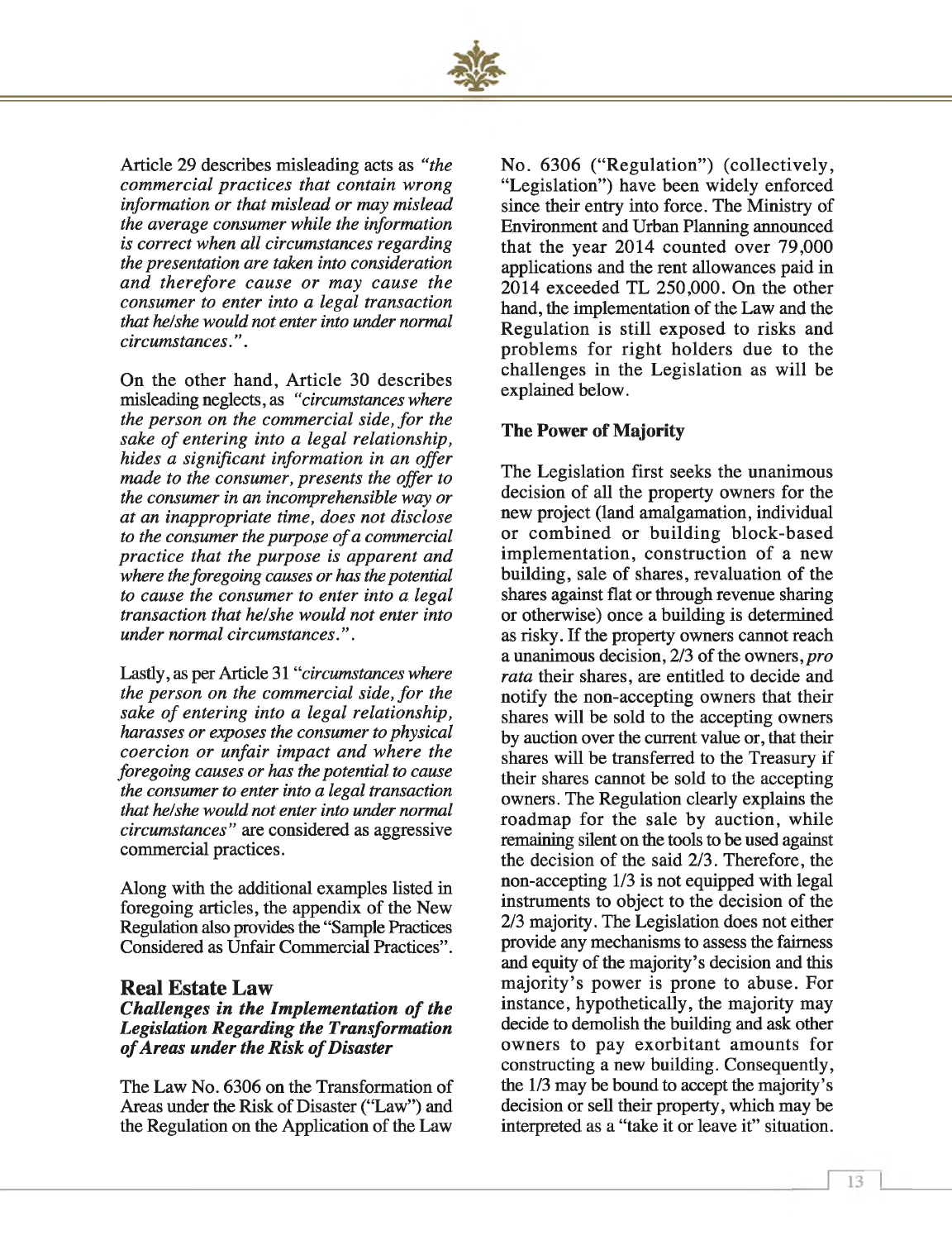

# **Redistribution of Land Shares**

Another criticism about the practice of the Legislation is that the land shares may not be fairly redistributed among the owners. While the location, surface area and value of the apartments must be taken into consideration when constructing a new building, these may be ignored by the contractors in practice and the new land shares may be redistributed in an unfair manner. This disproportionality caused a significant number of actions in adjustment of land shares. To avoid this, the distribution of land shares should be clearly indicated in the agreements among the owners and the contractor.

# **Inequality among Lessees**

Pursuant to the Legislation, the owners or limited real right holders or the lessees that have been residing in the building for more than a year may receive temporary residence, workplace allocation or rent allowance. The Legislation is silent about the situation of the lessees that have been residing in the building for less than one year. This provision is criticized for creating inequality among the lessees and for not protecting those residing in the building for less than a year. The only tool available to these lessees is the general provisions concerning lease agreements, while their evacuation is governed by a very specific and particular Legislation.

# **Ambiguity in the Wording**

The Regulation stipulates that the owners of the buildings evacuated following an agreement may receive temporary residence or workplace allocation instead of rent allowance provided that it is possible. One may argue that the wording "possibility" creates ambiguity which contradicts the principles of certainty and predictability of the laws.

### **No Intervention in the Contractor - Owners Relationship**

The Legislation does not intervene in the

contractual relationship between the contractor and the owners. While the contract is indeed subject to the principle of freedom of contract, the Legislation does not provide any protection for the owners against contractors who do not fulfill their obligations in time or deliver a poorly constructed building. Therefore, to avoid loss of rights and unjust treatment of both parties, the contract between the contractor and the owners must clearly indicate the issues such as the zoning status, the project, the distribution of apartments, liabilities of the parties, a calendar for the construction works and licensing, transfer of deeds, technical specifications, consequences and penalties for not delivering the building in agreed time.

# **Shorter Period of Objection:**

The Law entitled the right holders to make an objection to the administrative actions within 30 days following the date of notification and the objection procedure is as stipulated in the Law No. 2577 on the Administrative Procedure ("Law No. 2577"). On the other hand, the general objection period is 60 days in the Law No. 2577. The Legislation is therefore criticized to offer a shorter period of objection to the administrative actions under the Legislation.

# **Efficiency of the Relevant Authorities**

The property owners may object to the determination of their building as risky within 15 days following the date of notification by submitting a petition to the Infrastructure and Urban Transformation Directorate ("Directorate"). While the objection period is relatively short, it may take months for the Directorate to assess and respond to the objection in practice. This may prove to be dangerous considering the possible risk ratio of the building in question and may constrain the contractors from fulfilling their obligations in due time.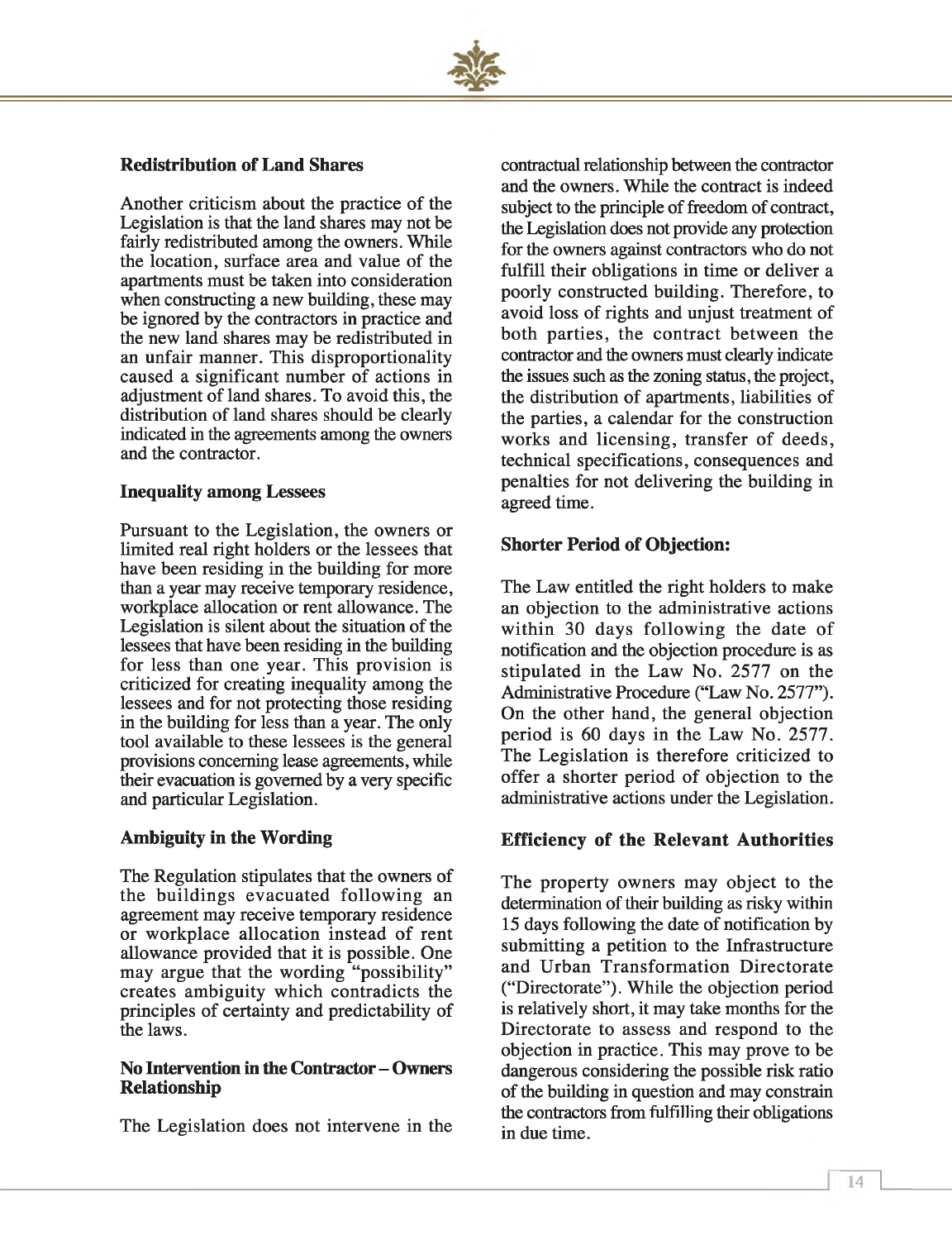# **Demolition: How?**

The process of demolition of risky buildings, either by the owners or the administration, is not regulated under the Legislation.

# **Constitutionality**

The implementation of the Legislation has impacts on the fundamental rights of the persons involved and the rules of implementation are at the hands of the administration. Due to this impact, one may argue that the rules of implementation should be determined by the law and the fundamental rights should not depend on the administration's act.

# **Intention vs Reality**

Finally, the implementation of the Legislation is criticized to disregard the reason behind the idea of transformation. Ideally, such legislation should aim transforming the urban panorama to offer better living conditions to the residents and should not only involve the re-construction of buildings but also the amelioration of the surrounding areas and the infrastructure. This being said, the common perception and the practice of the Legislation suggest that the main objective of the Legislation appears to be reconstruction of buildings.

In light of the foregoing, Legislation may undergo amendments to mend the abovementioned challenges for a better implementation to meet its *raison d 'être.*

# **White Collar Irregularities** *M an agerial L ia b ility R esu ltin g fro m International and Turkish Anti-Corruption Legislations*

Anti-corruption compliance has become a globally popular topic in the last few years. This is mainly because of the enactment and enforcement of the crime of "bribery of foreign public officials". This crime generally

stipulates that corporations engaging in bribery of public officials in a foreign country, wherever that may be in the world, will be punished in their home countries. The US Foreign Corrupt Practices Act ("FCPA") of 1977 is the pioneer of the enactment of the aforementioned crime, followed by the OECD Convention on Combating Bribery of Foreign Public Officials in International Business Transactions ("OECD Convention") of 1999. However, what made anti-corruption efforts as popular as they are today is the aggressive enforcement of the FCPA whose record fines could easily amount to a billion dollars, combined with fines imposed in other jurisdictions and legal fees.

It is not just the amount of fines imposed on companies that make anti-corruption compliance efforts so popular. It is also personal liabilities that have to be faced by the managers or employees of the company. Ranging from approximately 15 months to 15 years in prison7 and criminal fines typically reaching millions of dollars, criminal anticorruption liability may be faced by real persons who engage in bribery through company operations. Adding to this criminal liability, members of the board of directors and the C-suite executives might also face civil liability towards the company and its shareholders. Such civil liability may arise due to the breach of their duty of care while discharging their managerial duties. Given the OECD Foreign Bribery Report's finding that 53% of the foreign bribery cases involve corporate management or CEOs8, managers should be increasingly diligent with respect to their criminal and civil liabilities arising from domestic and foreign bribery crimes.

<sup>7</sup> <http://www> .fcpablog .com/blog/2012/2/28/a-surveyof-fcpa-sentences .html

<sup>8</sup> http://www.oecd.org/daf/oecd-foreign-bribery-report-9789264226616-en.htm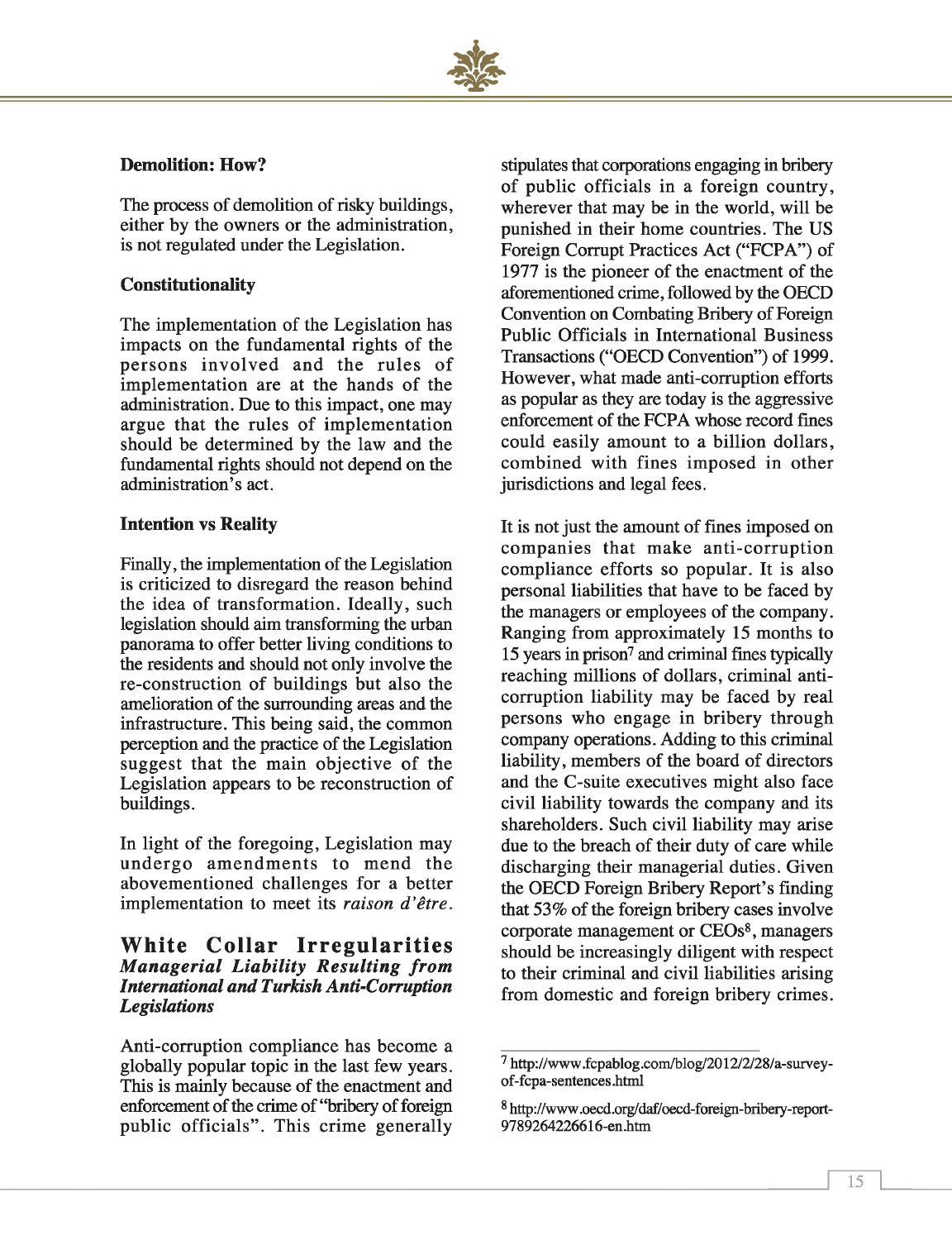

Furthermore, the doctrine of willful blindness as exercised under the FCPA increases the chances of persons exercising managerial duties to be prosecuted. Section 78dd-l (f) (2) of the FCPA provides that *"knowledge is established if a person is aware of a high probability of the existence of such circumstance, unless the person actually believed that such circumstance does not exist."* Therefore, in addition to the situations of actual knowledge of bribery, the FCPA also sanctions situations where red flags were present with regard to certain third parties (such as distributors, lawyers, agents, custom brokers *etc.*) and the company authorized payments to third parties (*e.g*. payments to an offshore account) ignoring these red flags, which in turn result in corrupt payments. However, the company and consequently its managers may not be held liable under the willful blindness doctrine through engaging in third party due diligence while determining the company's third party agents. The third party due diligence includes steps such as the examination of (i) whether the prospective third party is experienced in the area it is retained for, (ii) the reputation of the prospective third party, (iii) the prospective third party's close ties with public officials, (iv) w hether the terms of service of the prospective third party is explicitly stated in the agreement and (v) continuous monitoring of the third party with regard to the aforementioned steps. The company and the managers can shield themselves from third party liability through acting in accordance with the red flags the due-diligence steps may uncover, and refuse to work with certain third party partners where necessary.

Recently, both Alcoa and Alstom enforcement actions were subject to liability arising from the corrupt acts of the third party agents of the company. In January 2014 Alcoa pleaded guilty for corruption charges due to, among others, its attempt to secure public contracts in Bahrain, through a middleman it retained with a sham distributorship agreement.

Similarly, in December 2014 Alstom pleaded guilty for corruption charges due to, among others, its attempt to conceal corrupt payments to foreign public officials realized through persons hired as consultants.

# **Managerial Liability under Turkish Law**

In addition to the aforementioned extraterritorial liabilities that might be experienced by multi-national companies active in Turkey and their managers, Turkish anti-corruption laws would also be applicable. As per Article 252 of the Turkish Criminal Code No. 5237, bribery occurs when an individual, *directly or via intermediaries,* provides benefit to a public official or another person who the public official suggests, in relation to the execution of the public official's duty to perform or not to perform a certain act. Accordingly, the use of intermediaries (such as distributors, lawyers, agents, custom brokers *etc)* would be deemed bribery for the real or legal persons who authorizes such bribery. Since Turkish criminal law does not recognize corporate criminal liability, the criminal law consequences of corrupt acts would be mainly imposed on the real persons behind the corrupt acts within scope of the operations of the company they are representing. The company as a legal person would face an administrative fine between TL 14,969 (approximately Euro 5,346) and TL 2,994337 (approximately Euro 1,071,192). The real persons in turn, could be punished with an imprisonment sentence from 4 to 12 years.

In addition to the criminal liability that might arise, the managers and the members of the board of directors of a company may also be subject to civil liability towards the company they represent in general. According to Article 553 of the Turkish Commercial Code No.  $6102$  ("TCC") if the managers and the members of the board of directors of a company (in addition to founders and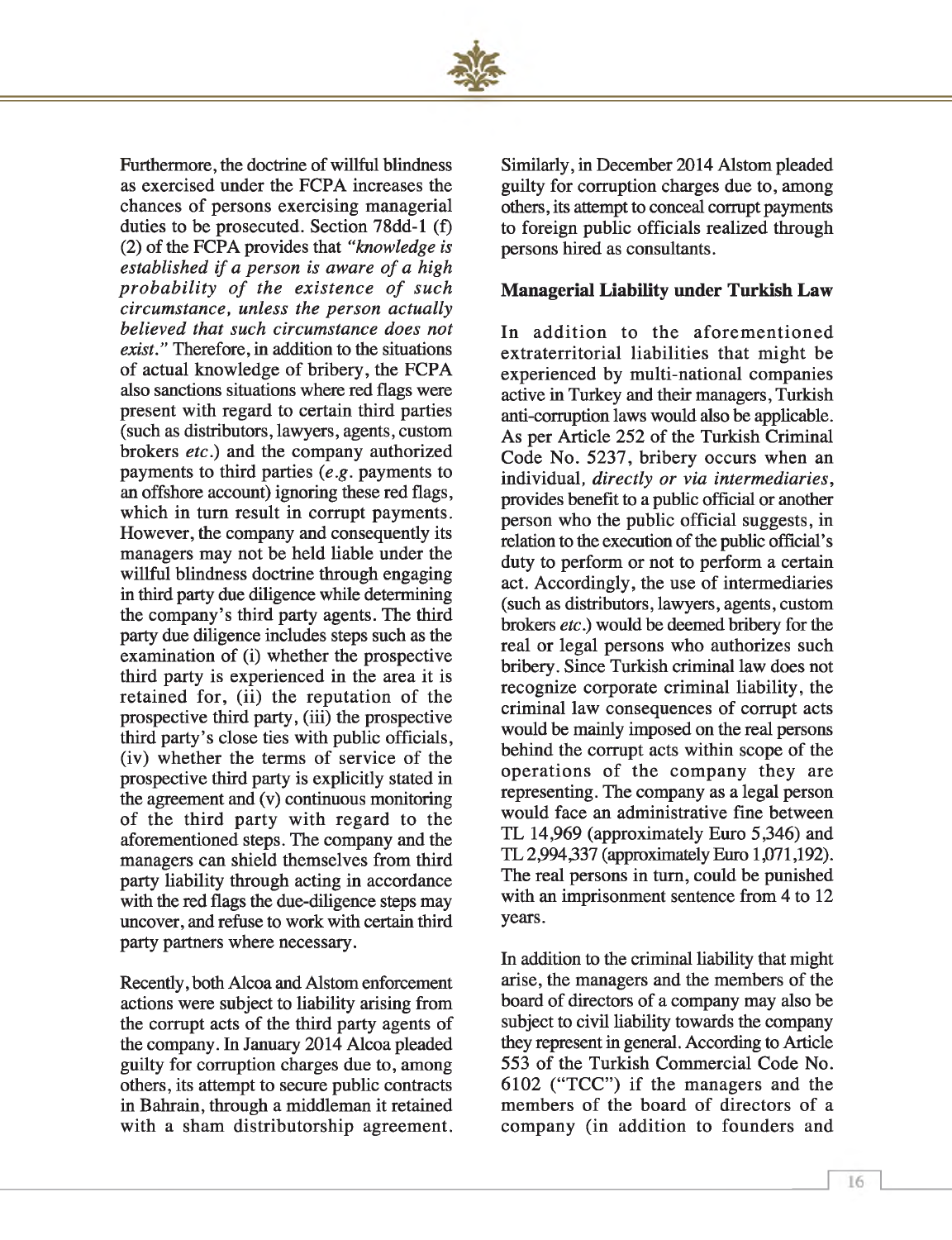

liquidators) breach their obligations arising from the law and the articles of association, then they will be liable to the (i) company, (ii) the shareholders of the company and (iii) the creditors of the company. The occurrence of such liability is contingent on the fault of the managers and the members of the board of directors, and the existence of damages. Article 553 furthermore stipulates that those who have delegated their authorities to others can be liable from the acts and decisions of the persons they delegated their authorities to. However, such liability may only arise in the case that those delegating their authorities have not engaged in moderate care, while choosing the persons they delegated their authorities. Finally, according to the article, no one can be held liable for violations of the law and the articles of associations or corruption beyond their control. Such nonliability cannot be justified by way of the aforementioned duty of care.

There are no High Court of Appeals' decisions regarding a corruption related enforcement of Article 553. However, the article can be easily employed for the compensation of the (i) company, (ii) the shareholders and (iii) the creditors, in case the managers or the members of the board of directors of the company cause harm to the aforementioned through corrupt acts. To give a specific example, a member of the board of directors (A), might be held liable for damages by the creditors of the company, if A does not exercise reasonable care while delegating its powers to manager B, who then authorizes the bribe of public official C through the customs broker it (B) retained. Needless to say, the meaning of "moderate care" will be distilled through judicial decisions. However, in practice, the duty of reasonable care that should be exercised by A while delegating manager B can be similar to the aforementioned third party due diligence that the company (and the managers / members of the board of directors) should engage in while retaining third parties for its business.

#### **Conclusion**

The discussion above demonstrates that the real persons authorizing corrupt payments would also be subject to severe criminal and civil liabilities, in addition to the legal persons, under the applicable laws. Under Turkish law, such liabilities might be faced especially by the persons with the authority to represent the company (such as managers and members of the board of directors). This is because in case it can be proven that the managers and the members of the board of directors did not engage in reasonable due diligence while delegating their authorities, then they would be liable for the acts of the delegates which cause damages to the company in general. A similar liability is also possible under willful blindness doctrine of the FPCA, where a company and/or its managers fail to engage in due diligence while determining the third party agents of a company (*e.g*. architects, lawyers, customs brokers, distributors *etc).* Therefore, in determining whether such liability arises, both third party due diligence and exercising the duty of reasonable care play an important role. Both of these concepts point that the managers, while determining persons to delegate their duties and third party agents, should be vigilant and diligent in order to exclude criminal and civil liability.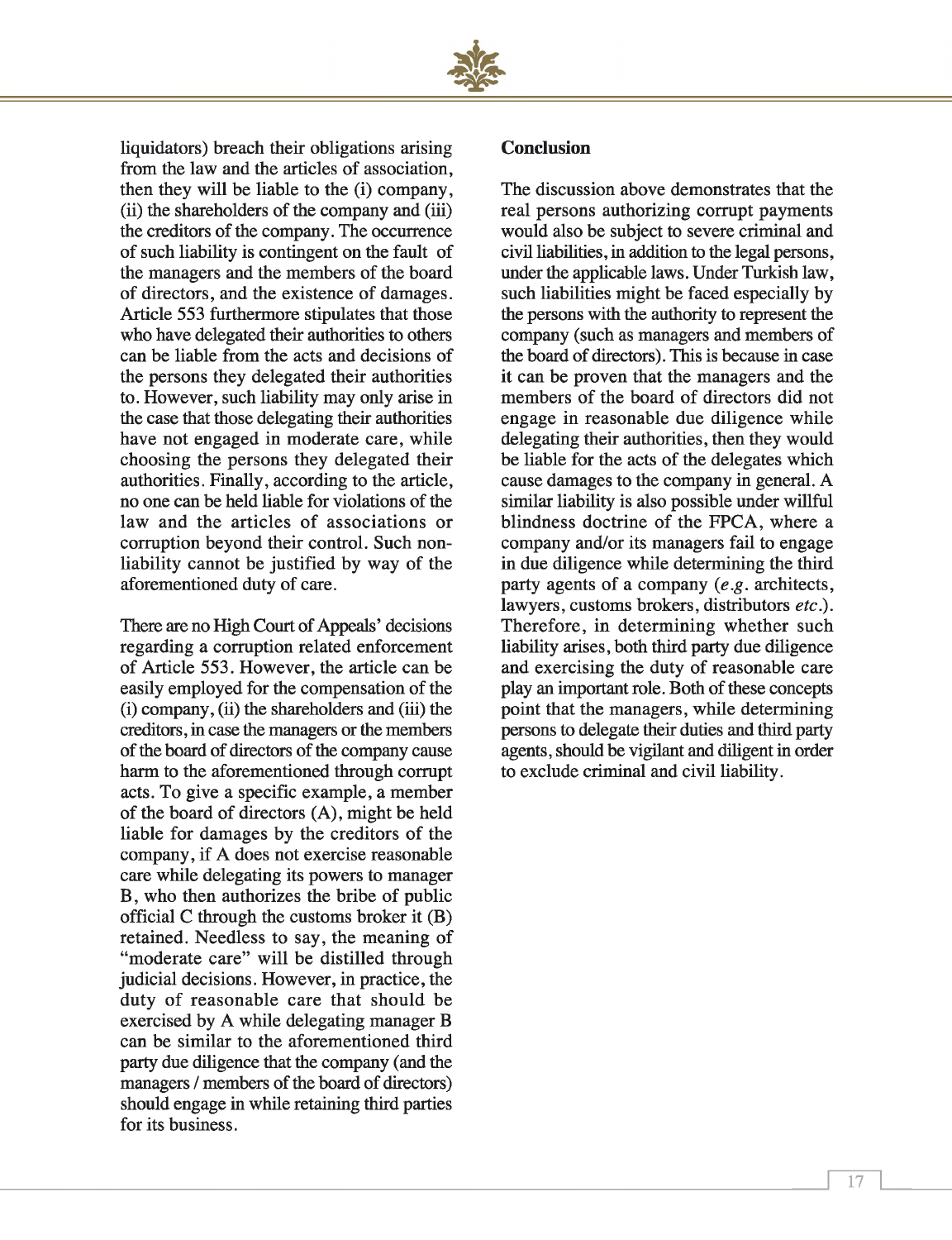

*ELIG aims at providing its clients with high-quality legal service in an efficient and business-minded manner. We focus on the interests of our clients, and strive for finding flexible legal solutions that fit the everchanging needs of our clients in their international and domestic operations.*

*While we take pride in being able to assist our clients in almost all fields of law, the main focus of our practice consists of corporate law, mergers & acquisitions, competition law, EC law, banking and finance, litigation, internet law, energy, oil and gas law, corporate compliance/white-collar irregularities, administrative law, real estate law, and intellectual property law.*